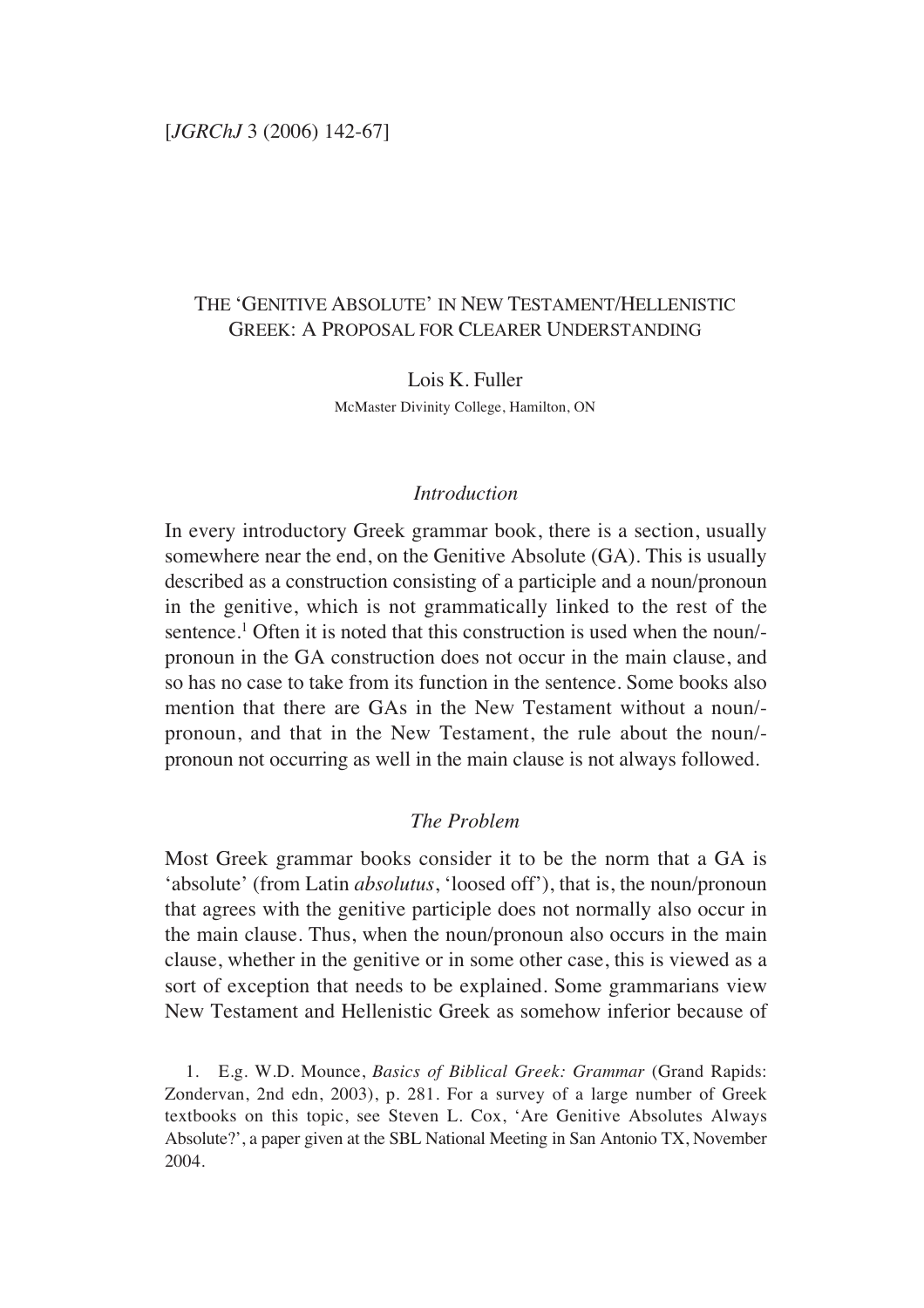the high number of these 'irregular' GAs. For example, C.F.D. Moule speaks of 'the growing laxity of the Greek of the New Testament period, as compared with the Classical. It countenances the use of a clumsy Genitive Absolute where a phrase in agreement with an already present (or implied) Nominative, Accusative or Dative would be both correct and neat' (examples include Acts 21.34 and 22.17).2 Moule's use of words like 'countenances', 'laxity', 'clumsy' and 'correct' make his attitude clear, but he is just voicing a very common opinion.<sup>3</sup>

When we look at actual use of the GA construction in the New Testament, however, we find that out of approximately 312 instances, over a quarter do not conform to 'absolute' expectations.4 They contain nouns

2. C.F.D. Moule, *An Idiom Book of New Testament Greek* (Cambridge: Cambridge University Press, 1959), p. 43.

3. E.g. (my emphases) James Hope Moulton, *Prolegomena*: *A Grammar of New Testament Greek* (Edinburgh: T. & T. Clark, 2nd edn, 1906), I, p. 74: 'A *violent* use [of the GA] occurs in Heb 8:9'; A.W. Argyle, 'The Genitive Absolute in Biblical Greek', *ExpTim* 69.9 (1957–1958), p. 285, 'Its use is more *lax* in Hellenistic than in classical Greek'; M. Zerwick, *Biblical Greek* (Rome: Pontifical Biblical Institute Press, 1963), p. 18, 'in Mt 5:1, instead of  $\kappa \alpha \theta i \sigma \alpha \nu \tau$   $\alpha \nu \tau$   $\sigma$   $\alpha \nu \tau$  autor  $\alpha \nu \tau \hat{\omega}$  it would have been *more elegant* to say καθίσαντι αὐτῶ προσῆλθον'; J.W. Wenham, *The Elements of New Testament Greek* (Cambridge: Cambridge University Press, 1965), p. 155, 'This genitive use of the participle is *not suitable* when the noun that goes with the participle is also the subject, object or indirect object of the main verb, since the participle *should* then itself take the case of the word with which it agrees'; Nigel Turner, *Syntax*: *A Grammar of New Testament Greek* (Edinburgh: T. & T. Clark, 1963), III, p. 322, 'The *correct* use is becoming rarer in Hell. Greek and it is *misused* more often'; even Friedrich Blass and Albert Debrunner, *Grammatik des neutestamentlichen Griechish* (Göttingen: Vandenhoeck & Ruprecht, 18th edn, 2001), par. 423, 'auch im New Testament *normalerweise* auf den Fall beschrankt, wo das Nomen oder Pronomen, auf das sich das Ptz. bezieht, im Satz weder als Subject noch als ein anderer Satzteil vorkommt… Der *härteste*… Fall ist der, dass das Subj. de Gen. abs. auch Subj. des Satzes ist.'

4. The number of GA constructions in the New Testament is given in the literature as anywhere from 259 to 342, and the percentage of them that are 'irregular' is similarly diverse. See summary in Cox, 'Are Genitive Absolutes Always Absolute?', p. 1 n. 1. My own count is 312, of which in 26% the noun or pronoun refers to something in the adjacent main clause. The count is affected by whether one counts constructions or participles, since some constructions have more than one participle, and a few instances are debatable. I have counted constructions. Some may also have counted verses, though some verses have more than one construction. Likewise, some count a use as 'irregular' if any element in the GA, including its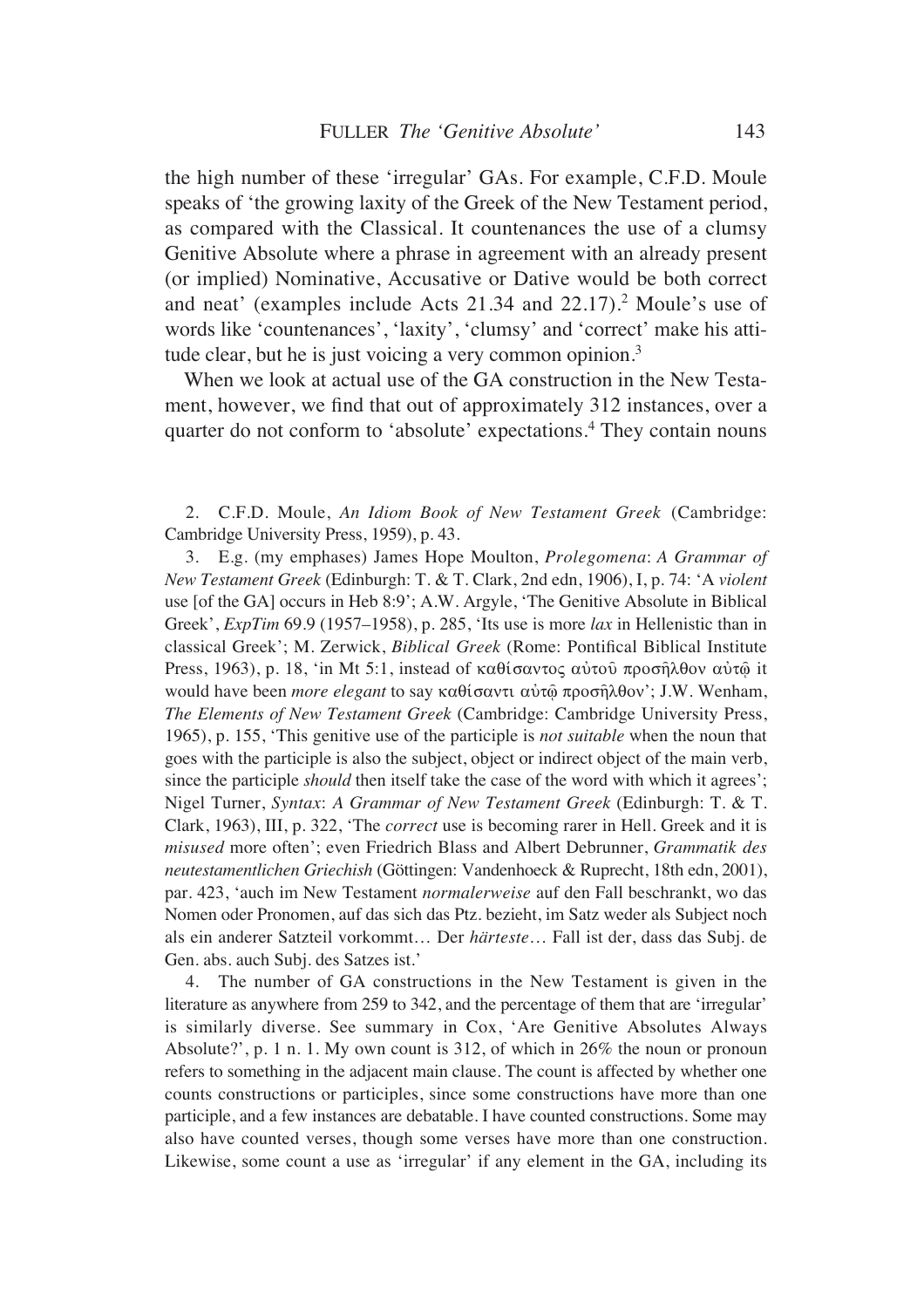or pronouns that refer to the same person or persons in the main clause, which are in accusative, dative, genitive and even nominative (see Figure 1). This is too high a proportion to be treated as 'exceptions'. It is much more likely that the rule (expressing our understanding) is faulty.

A similar situation exists in the Septuagint. As Soisalon-Soininen says, 'The rule of Classical Greek, that the subject of the Genitive Absolute cannot be in the main clause, is not adhered to; however this is very frequent in the Koine under consideration'.5

In addition, a number of authors note that classical Greek also has instances of GA use where the noun/pronoun reoccurs in the main clause. Goodwin states, 'Yet this principle is sometimes violated'.6 A.T. Robertson notes, 'the older Greek did not always conform to the norm'.7 Winer says, 'Examples of this kind are also common in Greek authors', and gives references in Herodotus, Thucydides, Xenophon, Polybius, Plato and others.<sup>8</sup> Thus, the traditional understanding of the GA does not even fit the evidence of pre-Hellenistic Greek. When we get to Hellenistic Greek, in the LXX and even more in the non-literary papyri, GA use increases,<sup>9</sup> and there are very many GAs that do not follow the 'rule'.

genitives, datives and accusatives, occurs in the main clause, while others may count only those instances where the GA is about the subject of the main clause.

5. Ilmari Soisalon-Soininen, *Studien zur Septuaginta-Syntax* (Helsinki: Suomalainen Tiedeakatemia, 1987), p. 177 (my translation). He gives some examples: Job 22.27 (referring to a main clause genitive); Gen. 18.1 (referring to a main clause dative); 2 Kgs 13.21 (referring to a main clause nominative); Gen. 44.14 (referring to a main clause accusative); and others.

6. William Watson Goodwin, *Greek Grammar* (rev. C.B. Gulick; Boston: Ginn, 1930), p. 331. This grammar of classical Greek is typical.

7. A.T. Robertson, *A Grammar of the Greek New Testament in the Light of Historical Research* (New York: Hodder & Stoughton, 1914), p. 513.

8. G.B. Winer, *A Treatise on the Grammar of New Testament Greek* (trans. W.F. Moulton; Eugene, OR: Wipf & Stock, 2001 [repr. of T. & T. Clark, 1882]), pp. 259-60.

9. Moulton, *Prolegomena*, p. 74, 'The rapid extension of the genitive absolute is a very obvious feature of Hellenistic Greek'. This may be due to a tendency to simplify Greek for use by people from varied linguistic backgrounds.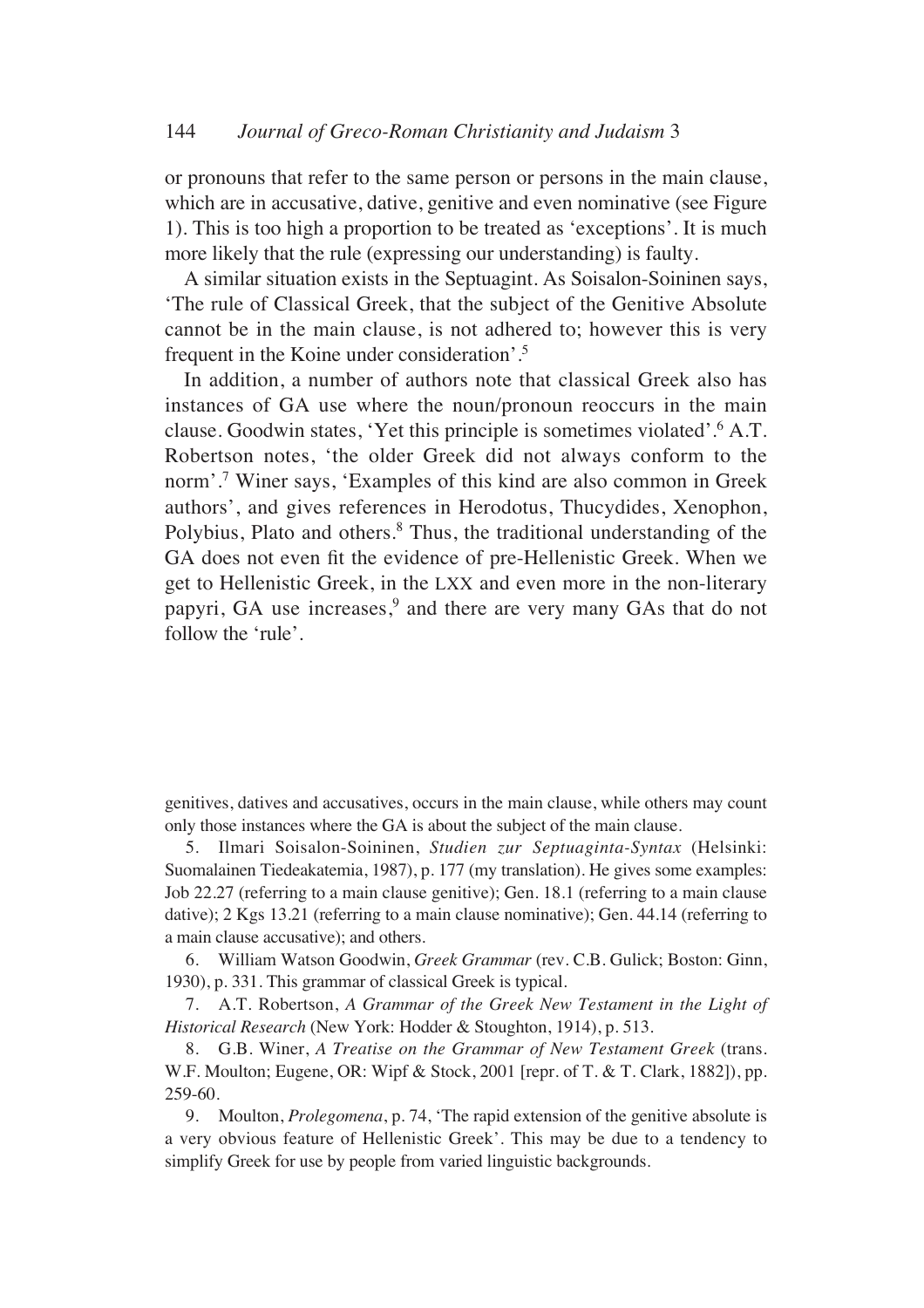| <b>Book</b>     | Total                    | GA Ref.                  | GA Ref.                  | GA Ref.                  | GA Ref.                  | $%$ ref.                 | <b>GA</b>                |
|-----------------|--------------------------|--------------------------|--------------------------|--------------------------|--------------------------|--------------------------|--------------------------|
|                 | <b>GA</b>                | Nom.                     | Acc.                     | Dat.                     | Gen.                     |                          | follows                  |
| Matthew         | 52                       | $\mathbf{1}$             | $\mathfrak{Z}$           | $17\,$                   | $\overline{2}$           | 44.2%                    | $\sqrt{2}$               |
| Mark            | 35                       | $\overline{2}$           | 6                        | $\overline{4}$           | $\mathbf{1}$             | 37.1%                    | $\,1$                    |
| Mark ending     | $\mathbf{1}$             | —                        | $\overline{\phantom{0}}$ | —                        | $\overline{\phantom{0}}$ | $\overline{\phantom{0}}$ | $\mathbf{1}$             |
| Luke            | 56                       | $\overline{\phantom{0}}$ | 8                        | $8\,$                    | $\mathbf{1}$             | 30.4%                    | $\mathbf{1}$             |
| John            | 17                       | $\qquad \qquad -$        | $\overline{2}$           | $\overline{2}$           | $\overline{a}$           | 23%                      | $\overline{2}$           |
| Acts            | 103                      | $\overline{2}$           | 9                        | $\overline{4}$           | $\overline{3}$           | $17.5\%$                 | 17                       |
| Romans          | $\mathbf{9}$             | $\overline{\phantom{0}}$ | $\overline{\phantom{0}}$ | $\overline{\phantom{0}}$ | $\mathbf{1}$             | $11.1\%$                 | $\overline{\mathbf{3}}$  |
| 1 Corinthians   | $\overline{4}$           | $\overline{\phantom{0}}$ | $\overline{\phantom{0}}$ | $\,1\,$                  | $\overline{\phantom{0}}$ | $25\%$                   | $\overline{\phantom{0}}$ |
| 2 Corinthians   | 8                        | $\mathbf{1}$             | $\mathbf{1}$             | $\mathbf{1}$             | $\overline{\phantom{0}}$ | 37.5%                    | $\overline{4}$           |
| Galatians       | $\mathbf{1}$             | -                        | $\overline{\phantom{0}}$ | $\overline{\phantom{0}}$ | $\qquad \qquad -$        | $\overline{\phantom{0}}$ | $\mathbf{1}$             |
| Ephesians       | $\mathbf{1}$             | -                        | $\overline{\phantom{0}}$ | $\overline{\phantom{0}}$ | $\overline{a}$           | $\overline{\phantom{0}}$ | $\overline{\phantom{0}}$ |
| Philemon        | $\overline{\phantom{0}}$ | $\overline{\phantom{0}}$ |                          | -                        | $\overline{\phantom{0}}$ | $\overline{\phantom{0}}$ |                          |
| Colossians      | $\overline{\phantom{0}}$ | $\overline{\phantom{0}}$ | -                        | $\overline{\phantom{0}}$ | $\overline{\phantom{0}}$ | $\overline{\phantom{0}}$ | -                        |
| 1 Thessalonians | $\mathbf{1}$             | -                        | $\overline{\phantom{0}}$ | $\overline{\phantom{0}}$ | $\overline{\phantom{0}}$ | $\overline{\phantom{0}}$ | —                        |
| 2 Thessalonians | $\overline{\phantom{0}}$ | $\overline{\phantom{0}}$ | $\overline{\phantom{0}}$ | —                        | $\overline{\phantom{0}}$ | $\overline{\phantom{0}}$ | $\overline{\phantom{0}}$ |
| 1 Timothy       | $\overline{\phantom{0}}$ | $\overline{\phantom{0}}$ | $\overline{\phantom{0}}$ | $\overline{\phantom{0}}$ | $\qquad \qquad -$        | $\overline{\phantom{0}}$ | $\overline{\phantom{0}}$ |
| 2 Timothy       | $\overline{\phantom{0}}$ | $\overline{\phantom{0}}$ | $\overline{\phantom{0}}$ | $\overline{\phantom{0}}$ | $\overline{\phantom{0}}$ | $\overline{\phantom{0}}$ | —                        |
| <b>Titus</b>    | $\overline{a}$           | $\overline{a}$           |                          | $\overline{a}$           | $\equiv$                 | $\equiv$                 | $\overline{a}$           |
| Philemon        | $\overline{\phantom{0}}$ | $\overline{\phantom{0}}$ | —                        | $\overline{\phantom{0}}$ | $\overline{\phantom{0}}$ | $\overline{\phantom{0}}$ | -                        |
| Hebrews         | 14                       | $\,1\,$                  | —                        | -                        | $\overline{\phantom{0}}$ | $7.1\%$                  | 6                        |
| James           | $\overline{a}$           | $\overline{\phantom{0}}$ | $\overline{\phantom{0}}$ | $\overline{\phantom{0}}$ | $\overline{\phantom{0}}$ | $\overline{\phantom{0}}$ | $\overline{\phantom{0}}$ |
| 1Peter          | 6                        | -                        | $\overline{\phantom{0}}$ | —                        | —                        | —                        | $\overline{4}$           |
| 2 Peter         | 3                        | $\overline{\phantom{0}}$ | $\overline{\phantom{0}}$ | $\overline{\phantom{0}}$ | $\overline{a}$           | $\overline{\phantom{0}}$ | $\sqrt{2}$               |
| 1 John          | $\overline{a}$           | $\overline{\phantom{0}}$ | $\overline{\phantom{0}}$ | $\overline{\phantom{0}}$ | $\overline{\phantom{0}}$ | $\overline{\phantom{0}}$ | $\overline{a}$           |
| 2 John          | $\overline{\phantom{0}}$ | $\overline{\phantom{0}}$ | —                        | -                        | $\overline{\phantom{0}}$ | $\overline{\phantom{0}}$ | -                        |
| 3 John          | $\mathbf{1}$             | $\overline{\phantom{0}}$ | $\overline{\phantom{0}}$ | $\overline{\phantom{0}}$ | $\overline{\phantom{0}}$ | $\overline{\phantom{0}}$ | $\,1$                    |
| Jude            | $\overline{\phantom{0}}$ | -                        | $\overline{\phantom{0}}$ | -                        | $\qquad \qquad -$        | $\qquad \qquad -$        | $\overline{\phantom{0}}$ |
| Revelation      | $\overline{\phantom{0}}$ | -                        | -                        | -                        | $\qquad \qquad -$        | -                        | —                        |
|                 |                          |                          |                          |                          |                          |                          |                          |
| <b>Total</b>    | 312                      | $\overline{7}$           | 29                       | 37                       | 8                        | 26%                      | 45                       |

Figure 1: Statistical Table of Occurrence of Genitive 'Absolute' Constructions in the New Testament

The second column gives the total number of GA constructions. The third to sixth columns give the number of constructions where the GA refers to something in the main clause (by case of the thing referred to). The seventh column gives the percentage of GAs in the book that refer to something in the main clause. The last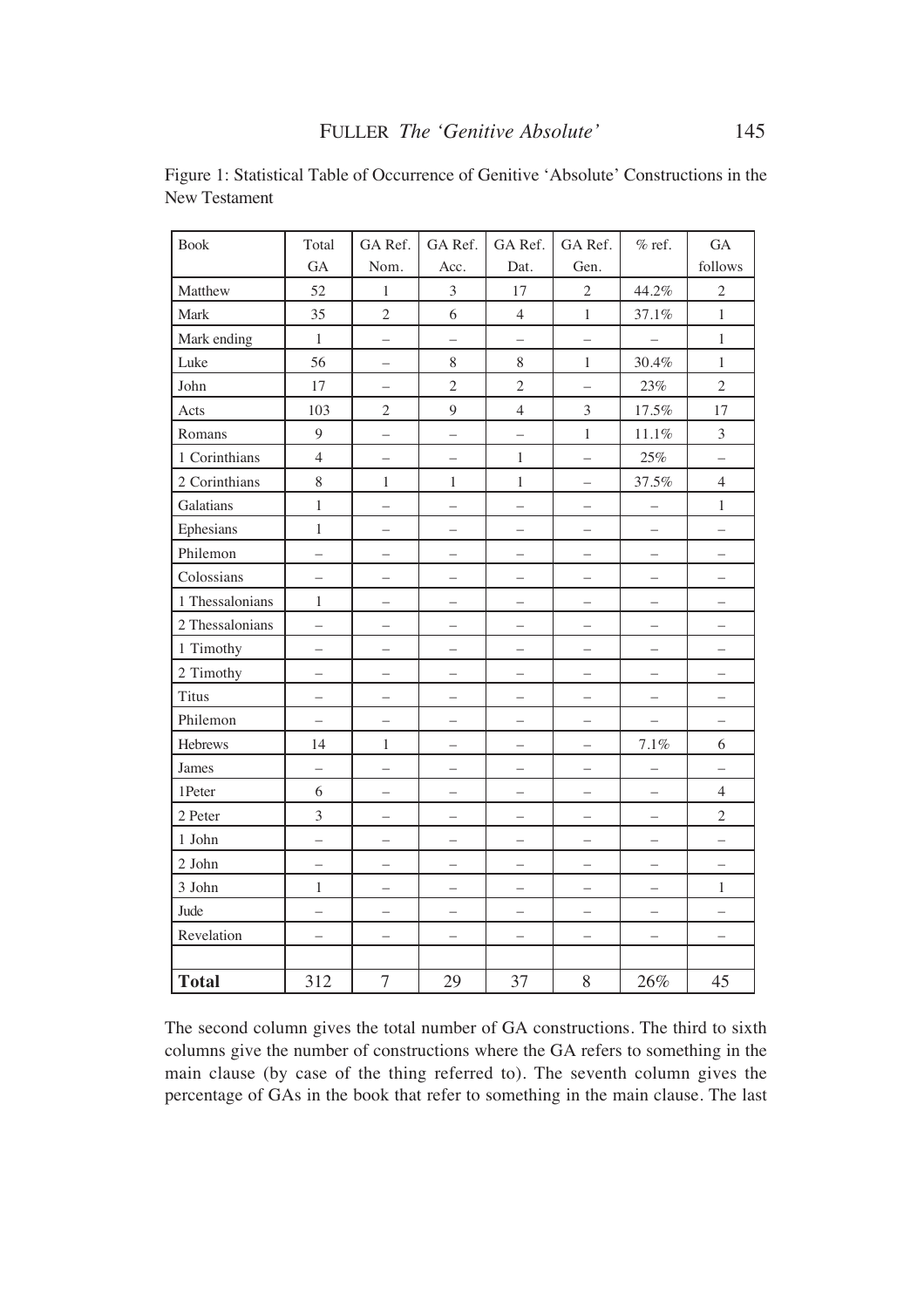column gives the number of GA constructions that follow rather than precede the verb of the main clause.10

## *Explanations Offered*

Since so many writers used a GA construction when they could have made the participle agree with an element in the main clause, various authors have tried to explain *why* they did this.

One suggestion is that writers were influenced by Semitic ways of expression. Zerwick blames it on 'predilection of Semitic speech for juxtaposition of independent clauses in place of syntactic subordination'.11 Moulton thinks the 'violent use' of the GA in Hebrews 8.9 'was probably suggested immediately by the original Hebrew'.12 Argyle, however, thinks that Semitic influence usually reduces the use of GA, because LXX books translated from Hebrew have fewer GAs than LXX books written originally in Greek.13 Since we have so many examples of use of GAs that do not agree with the element in the main clause in the papyri, from people who are clearly Greek and Egyptian and unlikely to have been influenced by Semitic expression, this suggestion is inadequate. $14$ 

Another suggestion, from Winer, is that Greek writers ended up having 'irregular' GAs when they started the sentence without knowing how they were going to end it. Since often the GA comes at the beginning of the sentence, the writer used it before realizing that he/she was

- 10. The Greek text used is the *UBSGNT* 4th edn revised.
- 11. Zerwick, *Biblical Greek*, p. 18.

12. Moulton, *Prolegomena*, p. 74. Robertson, *Grammar*, p. 513, says that Westcott shares this opinion.

13. Argyle, 'Genitive Absolute', p. 285. Argyle uses this to argue that both Paul's writings and the Apocalypse are the product of a Semitic mindset, though he has to note that James, which he thinks is very Greek, does not use the GA either. (Semitic languages do not use participles generally to subordinate accompanying information as Greek does.)

14. Coptic, however, has a much higher degree of parataxis than Greek, and a circumstantial form of the verb that can take any subject regardless of the main clause. See Thomas O. Lambdin, *Introduction to Sahidic Coptic* (Macon, GA: Mercer University Press, 1983) pp. 95-97. The use of Greek in Egypt, from which most of our documentary evidence comes, may have been influenced by the Coptic linguistic substratum. However, the phenomenon of non-concordant GA occurs also in other areas of the Greek world (see n. 22 below).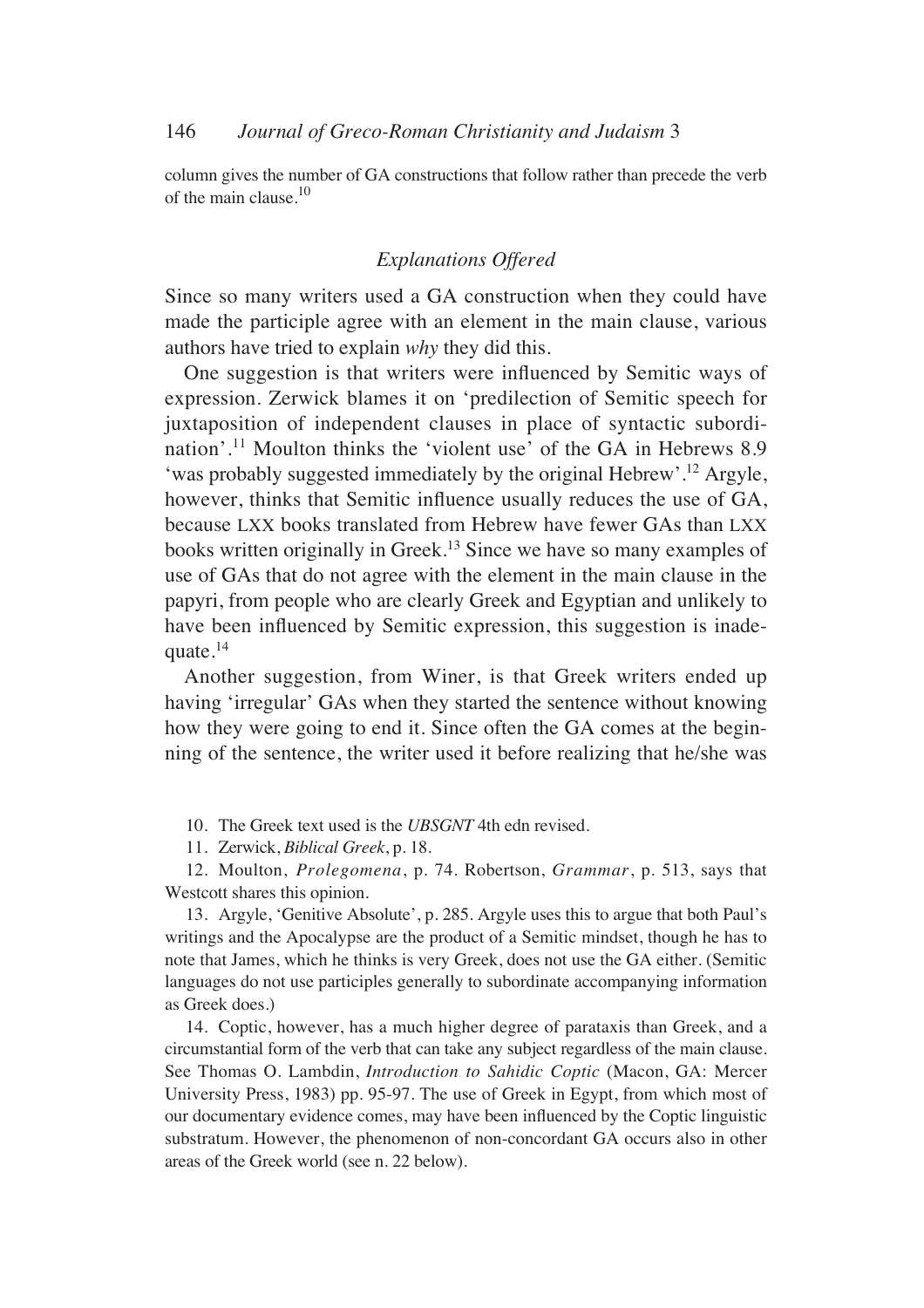going to introduce the noun/pronoun of the GA later in the sentence.<sup>15</sup> This is unlikely, given the many examples we have from written work that obviously was done carefully. If this happened to an author, he or she had only to make a small correction. It appears more likely that authors actually intended to use GAs in this manner.

Winer also suggests that in some instances, the more regular construction would make the expression clumsy, though he gives no New Testament examples.<sup>16</sup>

Phyllis Healey and Alan Healey suggest that the GA is a switch reference device to show that the subject of the main clause is different from its own subject.<sup>17</sup> If this is true, it is hard to explain the GAs that have the same subject as the main clause (e.g. Mt. 1.18; Mk 8.1b; Acts 21.34; 28.6; Heb. 8.9 and perhaps Mk 6.22 and 2 Cor. 9.14).18 One of the arguments the Healeys use is that GA constructions are in complementary distribution with nominative circumstantial participles,<sup>19</sup> which I understand to mean that they never occur together in the same sentence referring to the same subject. This is neither totally true in the New

15. Winer, *Treatise*, pp. 259-60. Cf. James L. Boyer, 'The Classification of Participles: A Statistical Study', *Grace Theological Journal* 5.2 (1984), pp. 13-179 (170), 'In most instances this occurs where the genitive absolute precedes the main clause, thus the word to which the participle refers would not yet be obvious to the hearer or readers'. This opinion could support the switch reference theory of Healey and Healey, below.

16. Winer, *Treatise*, p. 259.

17. Phyllis Healey and Alan Healey, 'Greek Circumstantial Participles: Tracking Participants with Participles in the Greek New Testament,' *Occasional Papers in Translation and Textlinguistics* 4.3 (1990), pp. 176-259 (188, 207-214). This theory is supported by Stephen H. Levinsohn, *Textual Connections in Acts* (Atlanta: Scholars Press, 1987), and *Discourse Features of New Testament Greek* (Dallas: Summer Institute of Linguistics, 1992), and by Richard A. Young, *Intermediate New Testament Greek: A Linguistic and Exegetical Approach* (Nashville: Broadman & Holman, 1994), p. 159. It does make some sense within the New Testament corpus, but either we have to propose that the New Testament is written in a dialect or register of Greek recognized by readers as different from that of the papyri (i.e. containing different grammatical conventions) or the theory must be revised.

18. Levinsohn, *Discourse Features*, p. 178, says, 'Even the apparent exceptions show changes consistent with the behaviour of switch-reference markers in other languages', i.e., a switch of the underlying subject even if not of the formal subject. However, this is difficult to demonstrate in all cases; e.g. in Mt. 1.18, Mary is the patient of both verbs.

19. Healey and Healey, 'Greek Circumstantial Participles', p. 188.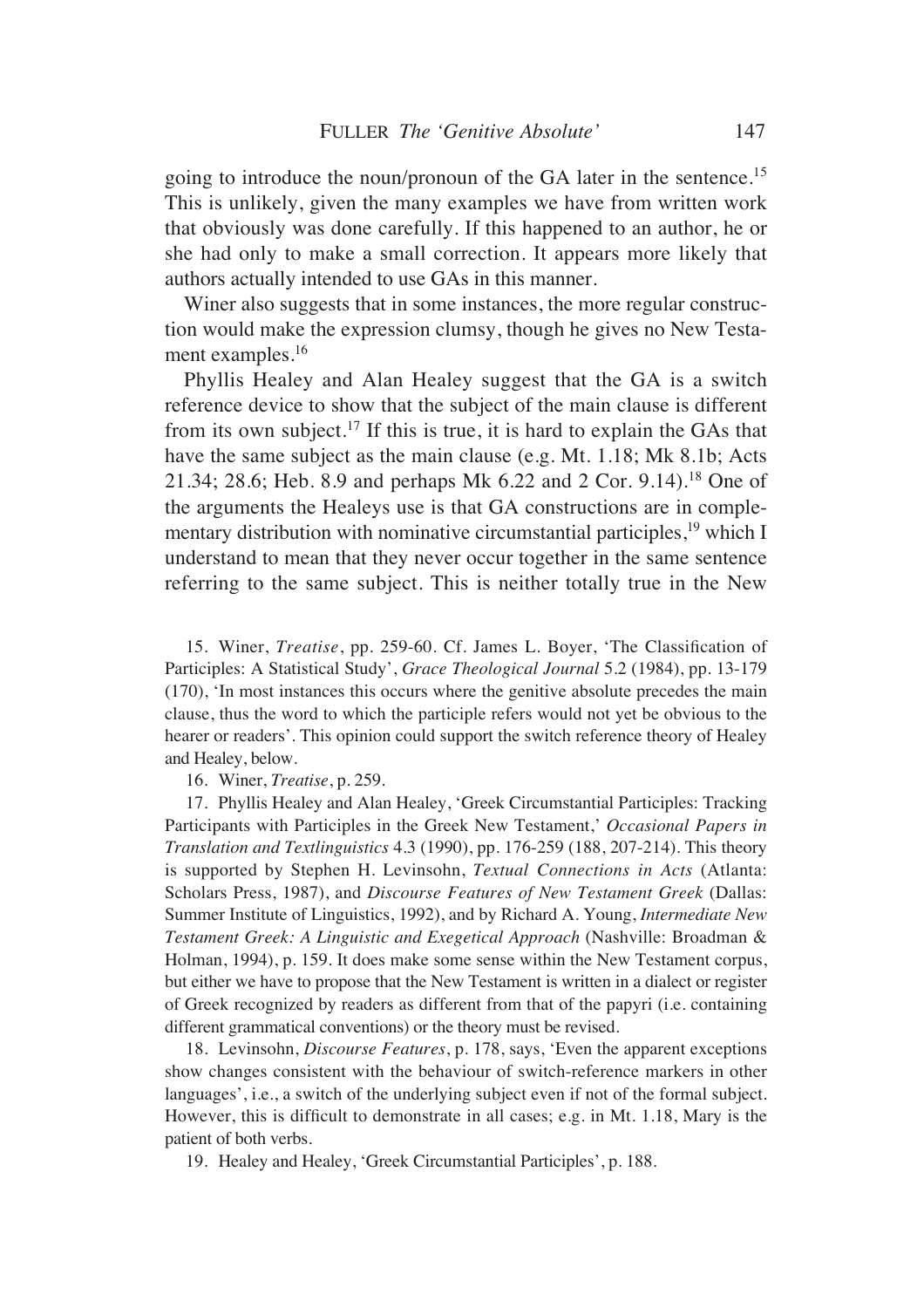Testament (e.g. Acts 28.6, see discussion below), nor true at all in Hellenistic Greek as a whole. The Healeys mention that the switch reference rule is violated in Hermas's *Vision* 1.1.3, 1.2.2 and 2.1.1. The first and last of these references do have *both* GA and nominative participles referring to the subject of the main clause.20 Edwin Mayser reports that the most common 'irregular' use of the GA in the Ptolemaic papyri is the GA with the same subject as that of the main clause. He says the use is so widespread that only a few examples can be given as illustration, and proceeds to give forty of them. Of these, in five there is also a nominative participle describing the same subject.<sup>21</sup> Basil Mandilaras, likewise, gives a number of examples of GAs that describe the subject in the later papyri.22 The Acts of Paul, a second-century document from Asia Minor, has a pattern of usage similar to the New Testament, and also features sentences in which both genitive and nominative participles describe the subject.<sup>23</sup> Thus, the two constructions are not in complementary distribution in the language as a whole, which must be considered in our linguistic investigations, and it is extremely common in the papyri for the GA, rather than signalling a change in subject, to provide more information about the subject.24

20. The sentences read: μετά χρόνον τινά πορευομένου μου είς Κωμάς και δοξάζοντος τας κτίσεις του θεου, ως μέγαλαι και εκπρέπεις και δύναται είσιν, περιπατῶν ἀφυπνώσα, and πορευομένου μου εἰς Κωμὰς κατὰ τὸν καιρόν, ὃν καὶ περυσί, περιπατών άνεμνήσθην της περυσίνης όρασέως.

21. Edwin Mayser, *Grammatik der Griechischen Papyri aus der Ptolemäerzeit*. II.3. *Satzlehre: Synthetischer Teil* (Berlin: W. de Gruyter, 1934 [repr. 1970]), pp. 66- 70.

22. Basil G. Mandilaras, *The Verb in the Greek Non-Literary Papyri* (Athens: Hellenic Ministry of Culture and Sciences, 1973), p. 369, par. 909.

23. Carl Schmidt (ed.), *Acta Pauli nach dem Papyrus der Hamburger Staatsund Universitäts-Bibliothek* (Gluckstadt: J.J. Augustin, 1936), e.g. p. 32 (Side 3 ll. 12-15), και διαμαρτυρομένου ταυτα Παύλου εισηλθεν παις λείαν ευειδής έν γάριτι καὶ ἔλυσεν τὰ δεσμὰ Παύλου μειδειάσαντος τοῦ παιδὸς καὶ εὐθέως  $\alpha$ νεχώρησεν (And while Paul was testifying [in prayer for his fetters to be removed] a boy came in, very beautiful in loveliness, and loosed Paul's fetters. The boy smiled and immediately disappeared).

24. I think Healey and Healey have dismissed the papyri evidence because it is not New Testament and because Hartman calls this usage a 'vulgarism'. However, it is Hellenistic Greek, and in Hellenistic Greek generally it cannot be maintained that the GA is a switch reference device.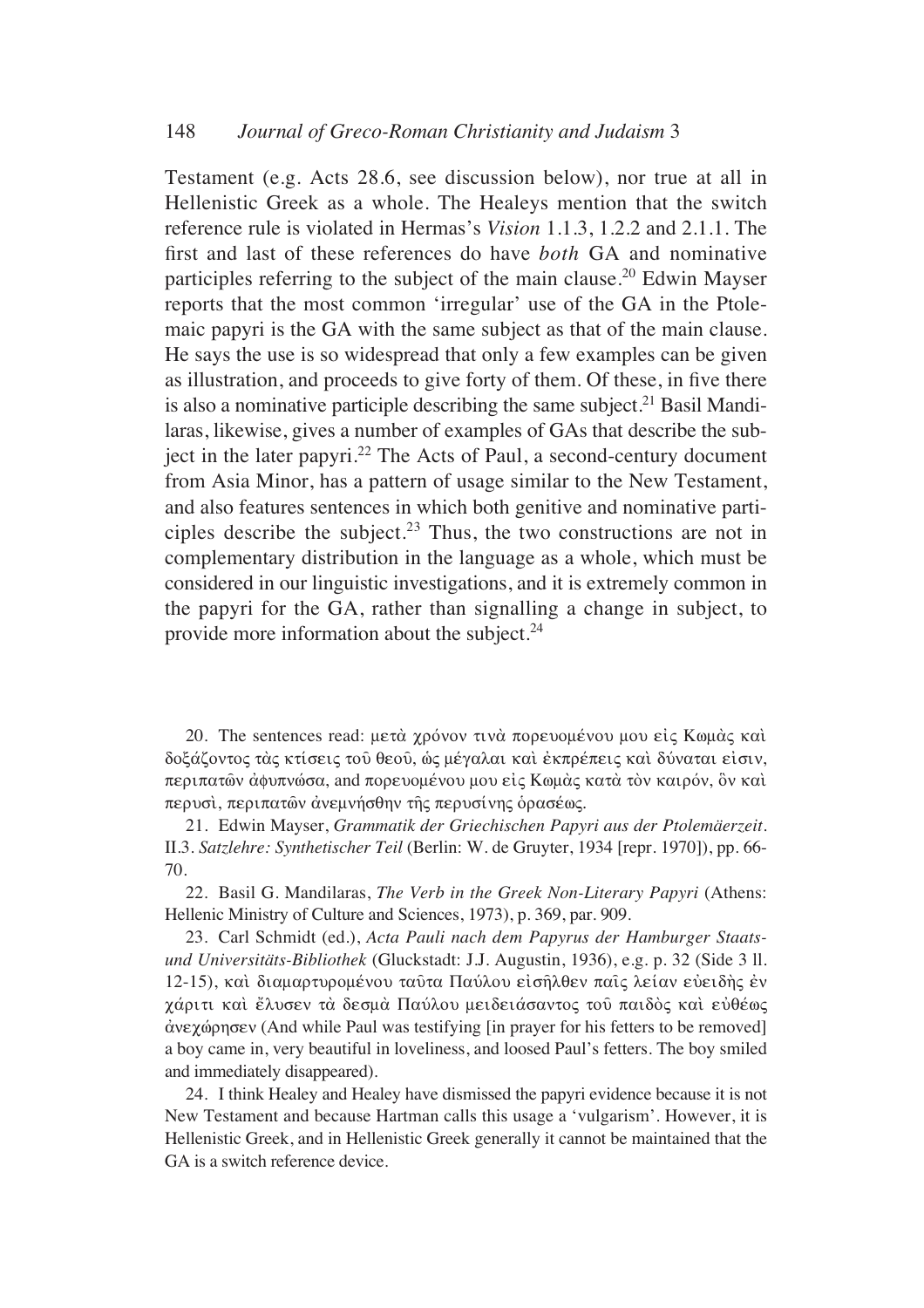Some grammarians note the tendency away from subordination in Hellenistic Greek.<sup>25</sup> Instead of having one main verb with other actions around it all subordinated in participles, the tendency was to start giving each action its own independent clause, more like what is usually done today in English. An initial stage in this process could be to distance certain actions from the main clause by putting them into a GA construction. This might explain the more common use of the GA, but does not explain in which contexts this might be done.

In the Gospel of Mark (with the exception of 16.9-20), in every instance where a dative adverbial participle could have been used there is, instead, a GA construction. This suggests that perhaps lack of concord in GA constructions is linked to the ongoing restriction of the dative case progressing throughout the period. Though this may have contributed marginally to the use of GAs, it is not the whole story, as we will see below.

Investigation of co-occurrence of 'irregular' GAs and factors of proximity to the element to which it could have agreed—gender, number, case, tense and voice—did not reveal any link between these factors and use of the GA.

A more insightful explanation is suggested by Winer. In his comments on 2 Cor. 4.18, he notes that the GA construction, though not following the 'rule', 'brings out the participial member with more prominence and force'.26 Goodwin noticed this also in classical Greek examples, commenting, 'this principle is sometimes violated in order to make the participial clause more prominent'.27

Richard Young suggests that the GA seems to have a discourse function at the beginning of paragraphs to indicate a change in setting.28 Robert Coleman surveys the use of absolute constructions in a good number of Indo-European languages.<sup>29</sup> Each case is used for the

25. Zerwick, *Biblical Greek*, p. 18, sees Semiticism and the general Hellenistic Greek tendency reinforcing each other. Cf. A.N. Jannaris, *An Historical Greek Grammar* (London: Macmillan, 1897), p. 499. Another technique was increased use of accusative plus infinitive; see Blass-Debrunner, *Grammatik*, p. 352. Mandilaras, *Non-Literary Papyri*, par. 909, links these two developments as part of the same phenomenon.

26. Winer, *Treatise*, p. 260.

27. Goodwin, *Greek Grammar*, p. 331.

28. Young, *Intermediate,* p. 159.

29. Robert Coleman, 'The Rise and Fall of Absolute Constructions: A Latin Case History', in *Subordination and Other Topics in Latin: Proceedings of the 3rd*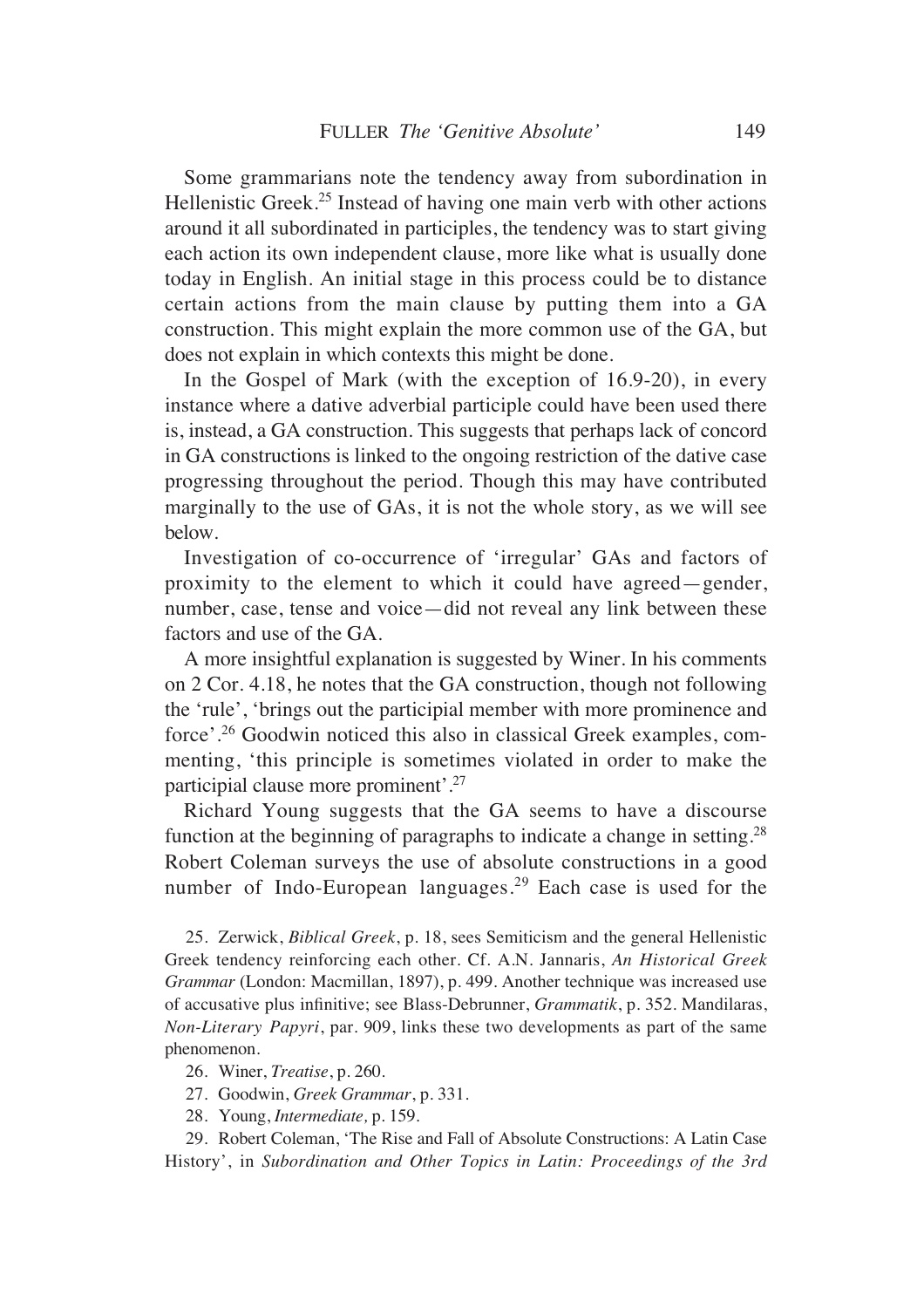absolute in one or more languages. He concludes that in all the languages 'the constructions can be easily related to the other functions of the case concerned. They are all normal noun phrases and are used like other noun-phrase types...they are in no sense "absolute"<sup>30</sup> Building on these clues, I want to suggest a better way of evaluating the evidence.

## *An Alternate Explanation*

As many grammarians observe, the GA is a type of adverbial or circumstantial participle.<sup>31</sup> Brooks and Winbery agree: 'The genitive absolute is in fact a circumstantial participle although it also may express other ideas such as time'.32

Circumstantial participles are often described as giving attendant circumstances as to time, cause, purpose, manner, means, or giving conditions or concessions, which give the reader further information about the action of the main verb. GA constructions share this feature with circumstantial participles in other cases.

But here we also have a use of the genitive case. genitive has many functions, but probably all stemming from the idea of restriction.<sup>33</sup> This

*Colloquium on Latin Linguistics, Bologna 1–5 April, 1985* (Amsterdam and Philadelphia: John Benjamins, 1989), pp. 354-58.

30. Coleman, 'Rise and Fall', p. 358. Coleman concludes that the languages use different cases because they developed their 'absolutes' out of the adverbial uses of different cases. Thus the choice of genitive by Greek was not 'arbitrary' as suggested by Boyer, 'Classification', p. 170.

31. E.g. W.D. Chamberlain, *An Exegetical Grammar of the Greek New Testament* (Grand Rapids: Baker, 1979 [1941]), pp. 101-103.

32. James A. Brooks and Carlton L. Winbery, *Syntax of New Testament Greek* (Washington: University Press of America, 1979), p. 137. On p. 16, they also, however, describe the genitive absolute as a construction in which neither the noun/pronoun nor the participle has any grammatical relationship to the main clause.

33. See Stanley E. Porter, *Idioms of the Greek New Testament* (Sheffield: Sheffield Academic Press, 2nd edn, 1994), pp. 92-97, who surveys various opinions and opts for this one, taken from J.P. Louw, 'Linguistic Theory and the Greek Case System', *Acta Classica* 9 (1966), pp. 83-85. The idea of a 'frame' that contributes to linguistic meaning has been put forward by William Croft and D. Alan Cruse, *Cognitive Linguistics* (Cambridge: Cambridge University Press, 2004). They unfortunately do not take this concept as far as into the realm of discourse, but the genitive 'Absolute', as will be demonstrated below, often sets up a frame for the interpretation of a whole section of text.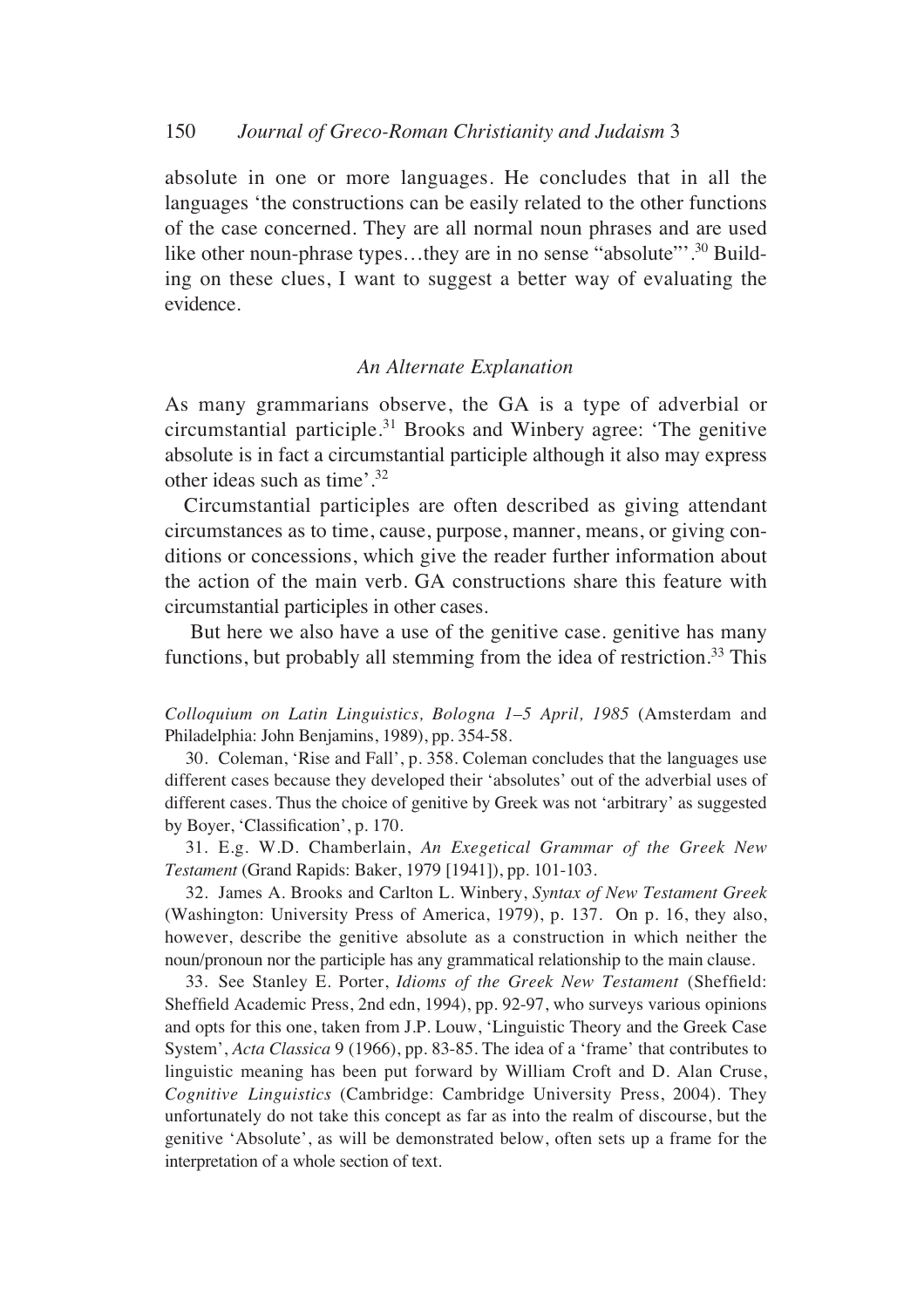manifests itself in such functions as defining or describing, showing possession, origin, apposition, comparison, value, time and space restrictions. The last two are generally seen as adverbial, and hence in a sense, circumstantial elements. Winer comments in his section on the GA, 'In its original application this [the GA] is not an absolute case in the proper sense of the word, but depends on the use of the genitive for definitions of time'.34 Mayser also comments that the use of the GA 'is to be understood in single transparent instances as an expansion of adverbial genitive function, e.g. as genitive of time'.35 Genitive expressions of time usually denote time 'within which', thus making the time cited a sort of frame within which the action occurs.36

The contention of this paper is that the so-called 'Genitive Absolute' in the New Testament and in Hellenistic Greek generally is not really about being absolute. Whether or not it is absolute in the sense of not containing elements also contained in the main clause is irrelevant.<sup>37</sup> The function of the form of participle plus noun/pronoun in the genitive (without any other formal cause, such as a preposition) is to draw the reader's attention to certain background information with more prominence than other circumstantial participles do, maybe because they are more integrated into the sentence. The information in the GA acts as an essential frame in which to interpret the information of the main clause, or of an even larger discourse.

It would be wise to drop the name 'Genitive Absolute', as this is misleading. The Healeys use the term Genitive Circumstantial Participle (GCP). This is definitely an improvement, but their term includes genitive adverbial participles, which are genitive for other reasons, such as in Lk. 22.55 where the participles agree with a pronoun that is a partitive genitive following  $\mu \epsilon \sigma o \varsigma^{38}$  In this paper I will henceforth call it the

34. Winer, *Treatise*, p. 259.

35. Mayser, *Grammatik*, p. 66 (my translation).

36. Porter, *Idioms*, p. 96; Moule, *Idiom Book*, p. 39. See discussion in Porter, *Idioms*, p. 165; and Brooks and Winbery, *Syntax*, p. 18.

37. This is clearly recognized by Healey and Healey, 'Greek Circumstantial Participles', p. 188, who say, 'The occurrence of a GCP clause is totally unrelated either to the absence of a co-reference in the same sentence or to the presence or absence of a genitive co-reference'.

38. Healey and Healey actually are not consistent in this. They include verses like Lk. 22.55, 1 Cor. 8.10 and 2 Cor. 7.15 in their list of GCPs but not others like Mt. 26.7; Lk. 2.13; Acts 19.34; 2 Thess. 1.8; Heb. 11.12; 1 Pet. 1.7; 2 Pet. 2.4; Rev. 1.15 and 17.8. My criterion has been that it only counts as a GC if there is a separate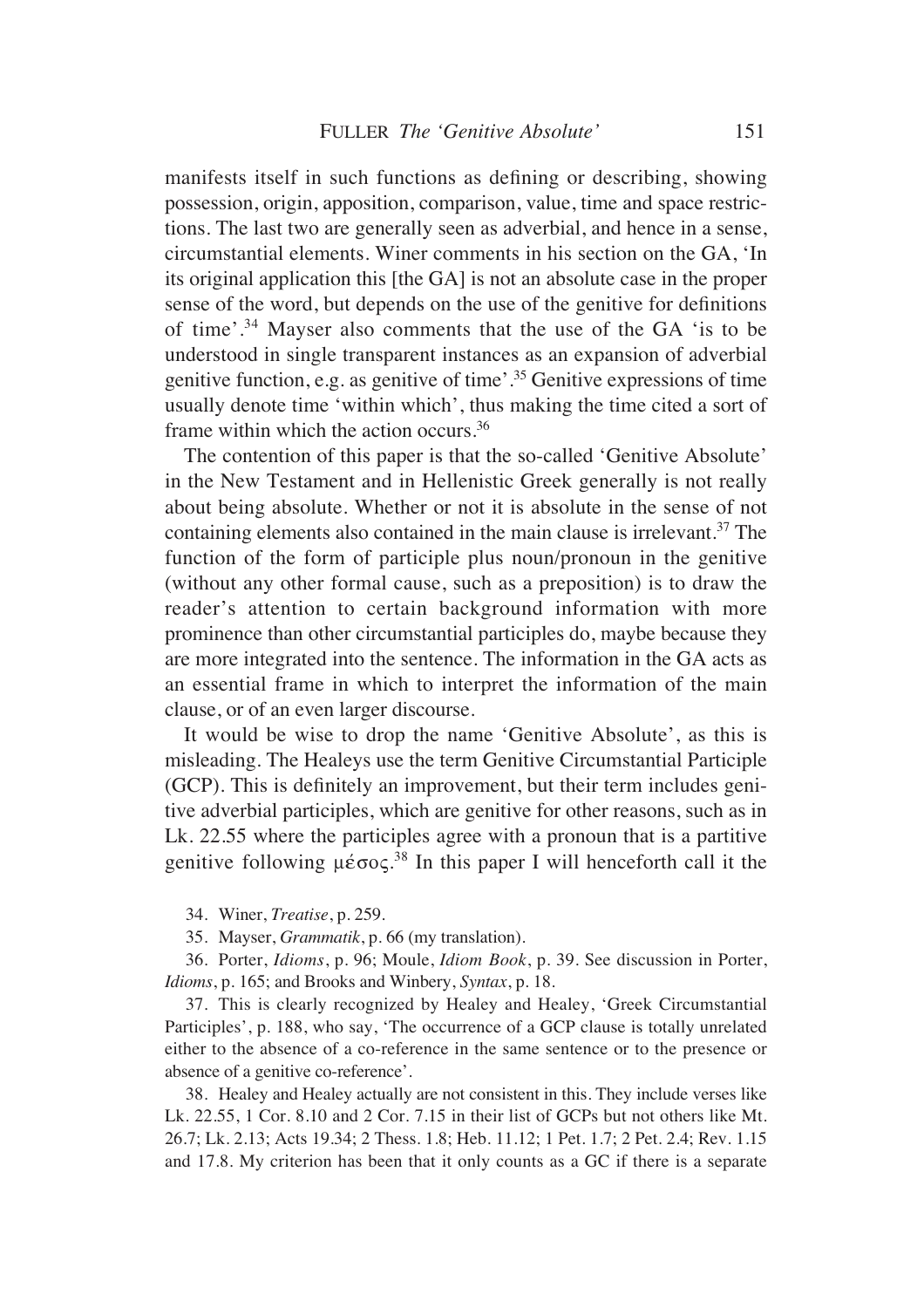Genitive Construction (GC). The GC has a number of functions in the New Testament, as described below.

# *Genitive Construction Used to Highlight a Piece of Background Information*

The use of the Genitive Construction (GC) is often a grammatical strategy for bringing an element of background information into prominence as a piece of necessary prior knowledge, and alerting the reader that this information is important for understanding the impact of the rest of the sentence or even the paragraph or discourse. This is especially true in the narrative parts of the New Testament.

This is something like what we do when we tell a story or a joke. First we set the scene. In a well-told story, every piece of information given at this stage is important for the hearers to keep in mind if they are to get the full meaning and impact of the further details and the 'punch line'. But it is important that these foundational pieces of information be somewhat detached from the story, so as not to give it away beforehand. In some jokes, the hearer is intentionally misled with irrelevant pieces of information, but generally hearers expect the initial details to be important and experience a sense of confusion if they are not. The GC is one of several devices in Greek for laying out this kind of background information.39 Among other devices, however, its specialty is that it often gives background that is more foundational and more important to understanding everything else in the sentence or discourse.

In New Testament narrative, the remote background information to be noted is often a change in time or scene/location. Thus, GCs are often used to signal the beginning of a new pericope. In the Gospels and Acts, GCs note the time (e.g. 'it was getting late in the day'  $\delta \psi \alpha \zeta \gamma$  gevolusting or similar time phrase) nine times in Matthew, twelve in Mark, four in Luke, four in John and six in Acts. Similarly, it is very often used to show a change of scene, such as in Mk 5.2 (and after he got out of the

genitive subject for the participle in addition to the genitive item in the main clause or if it is clear that this is a GC with an unexpressed subject. If there is another explanation for the use of genitive case, I have not counted the construction as a GC.

39. Other devices include  $\delta \tau \varepsilon$  and  $\dot{\omega} \varsigma$  clauses, preposition with infinitive, and circumstantial participles in other cases. Healey and Healey, 'Greek Circumstantial Participles', have a detailed study of the use of  $\delta \tau \epsilon$  and  $\delta \zeta$  clauses, and genitive and nominative circumstantial participles.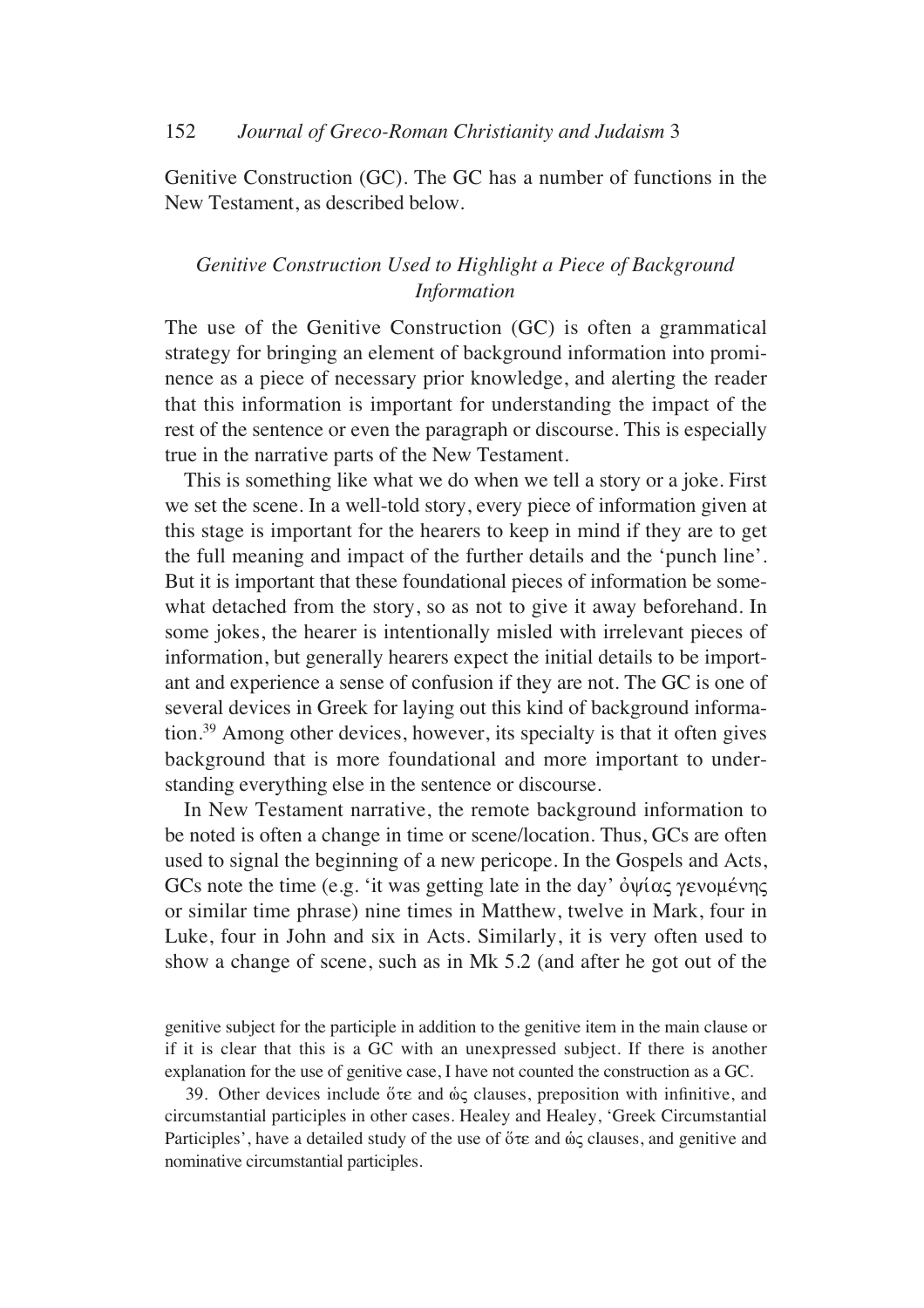boat) and 9.9 (while they were coming down from the mountain). In narrative situations in the New Testament where the participle could have agreed with something in the main sentence and is a GC instead, it is almost always demonstrable that the genitive is used precisely to give prominence to foundational background information. Many of the GCs that do not refer to something in the main sentence also do this, of course.

# *Demonstrations of the Use of the Remote but Prominent Background Genitive Construction*

In this section I will examine some of the passages that have appeared most problematic to grammarians to see how this theory works. I will conclude by observing the principle in two papyrus documents.

1. The first GC in the New Testament is found in Mt. 1.18. The part we are interested in reads thus: μνηστευθείσης της μητρός αύτου Μαρίας τώ Ιωσήφ, πριν ή συνελθείν αυτούς ευρέθη έν γαστρι έχουσα έκ πνεύματος άγίου.

The remote background information, which is essential but gives nothing away, is that Mary was engaged to Joseph. Another piece of background information, closer to the point, but requiring prior knowledge of the first piece of information to be properly understood, is that they had not yet come together. The Greek uses an infinitive and accusative construction for this second level of information. The punch line is that she was found to be pregnant by the Holy Spirit, and this is given in a finite indicative verb form. The implications of this pregnancy cannot be understood without both the more remote and the closer pieces of background information.

Grammarians have been worried about the fact that in this verse, Mary, who is the genitive 'subject' of the GC, is also the (nominative) subject of the sentence. But this really has nothing to do with why and how the GC is being used.

In contrast, the following verse (Mt. 1.19) gives its background information in nominative participles ('Joseph, *being* a just man and not *willing* to disgrace her'). It is true that a GC is seldom used to give information about the subject of the sentence in the New Testament,<sup>40</sup>

<sup>40.</sup> My count is about seven times in the New Testament. The Healeys recognize Mt. 1.18; Acts 21.34; and Acts 28.6. I would also add the following, which admittedly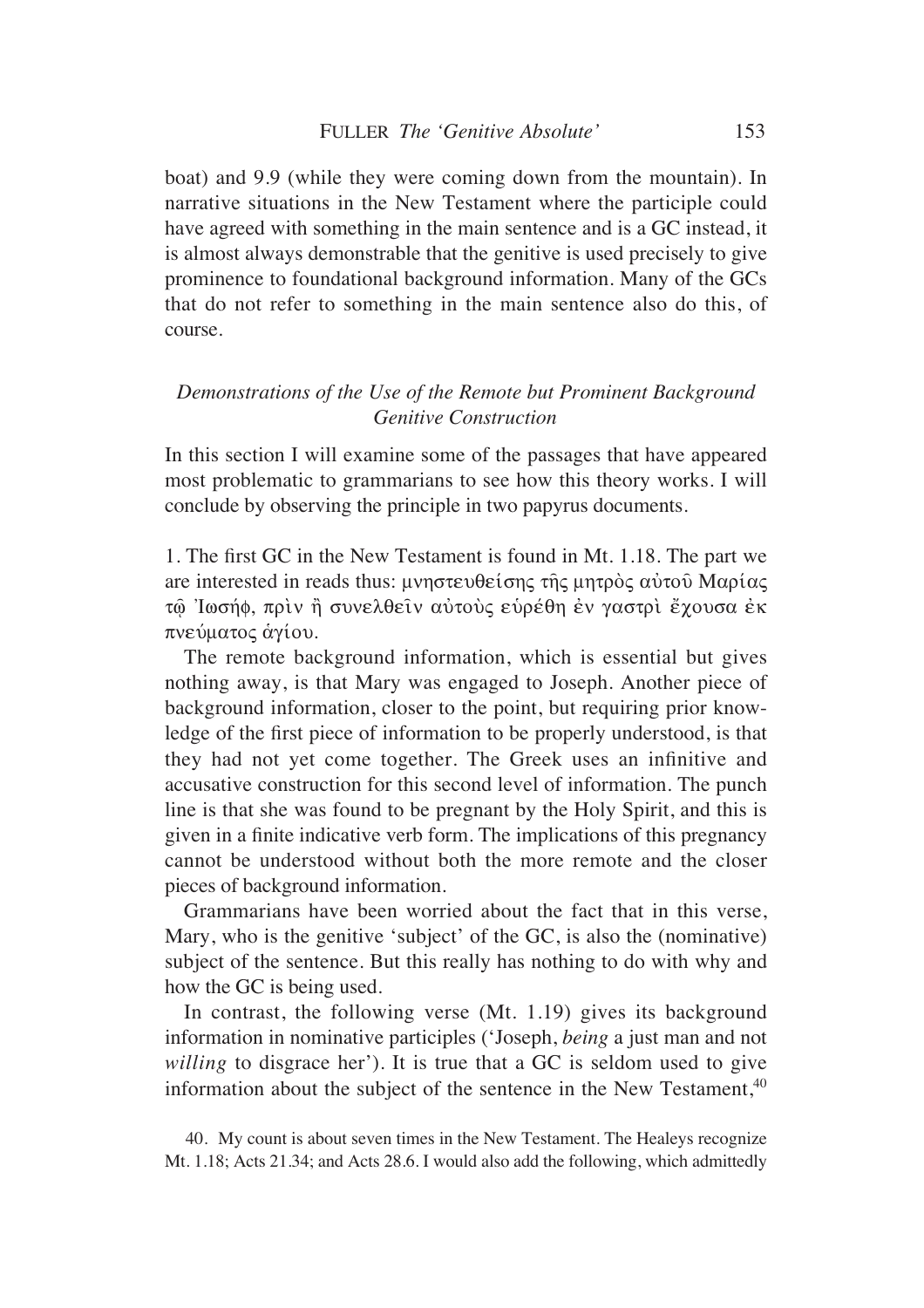maybe because background about the subject is usually not remote background information but close-up background. The use of a GC in Mt. 1.18 is therefore clearly significant. As we will see below, there is a back-reference use of the GC in this verse as well.

2. Not all GCs come at the beginning of a sentence (in the New Testament about 86% do). When the GC comes after the main verb, it often adds a detail that still nuances the significance of the main action, but may also be background for the following sentence(s). For example, in Acts 5.2: και ένοσφίσατο από της τιμής, συνειδυίης και της γυναικός.

Ananias kept back part of the price. The further background that his wife knew about it, too, is given after the main verb. This makes the hearers or readers revise their first understanding of the full import of Ananias's action. If the GC had come before the main verb, one might think that Sapphira's consent had something to do with Ananias's action, but coming after, it forms the background not to his action but to the action that is to follow, that is, that Sapphira suffers the same fate as her husband.

3. Another example is the passage often noted as somewhat of a puzzle in discussions of the Genitive Absolute: Acts 22.17-18. Grammarians find it strange that the first-person pronoun switches from dative, to genitive, to accusative and back to dative. This reads:  $\dot{\epsilon}$  y  $\acute{\epsilon}$  vero  $\delta \acute{\epsilon}$  µot υποστρέψαντι είς Ίερουσαλή και προσευχομένου μου έν τω ίερω γενέσθαι με έν έκστάσει και ίδειν αύτον λέγοντά μοι, Σπεύσον και έξελθε έν τάχει έξ Ιερουσαλήμ.

This is almost the end of Paul's speech to the crowd at his arrest, as he stands on the steps of the barracks. He is about to get to the most sensitive part, his mission to the Gentiles, so laying the background information is crucial. He wants to persuade his fellow-countrymen that he is still loyal to the God of their fathers. The most prior information is that he had returned to Jerusalem. This is in an aorist participle agreeing

are not completely straightforward: Mk  $6.22$  (assuming that the subject of  $\eta$  $\rho$  $\rho \sigma \sigma$  $\nu$  is the girl rather than the dancing); Mk 8.1 ( $\mu$ η έχόντων τι φάγωσιν); 2 Cor. 9.13-14 ( $\alpha \dot{\nu} \tau \hat{\omega}$  in v. 14 refers to the same persons as  $\delta \alpha \xi \alpha \zeta \nu \tau \epsilon \zeta$  in v. 13; the two verses form a sentence that lacks a finite verb); and Heb. 8.9, a quotation from the LXX. In the non-literary papyri, however, GCs referring to the subject of the sentence are very common.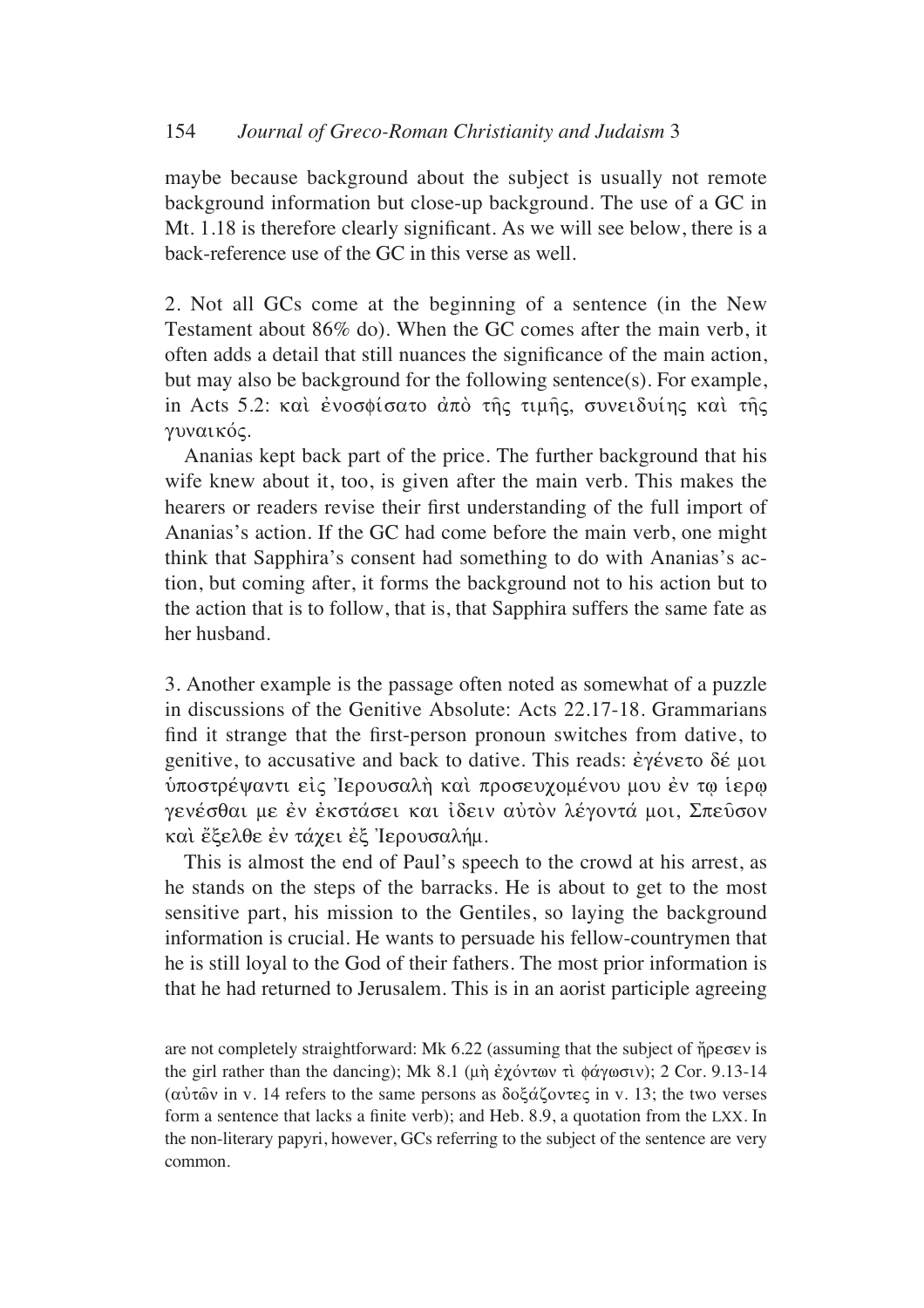with a dative µot following  $\dot{\epsilon}$   $\gamma \dot{\epsilon}$  vero ('it happened to me'), an expression that emphasizes Paul's own passivity in the situation, and perhaps his connection to the centre of Judaism. The more *pertinent* remote information is that he was praying in the Temple (he tells us this by means of a  $GC$ ).<sup>41</sup> This forms the background to the fact that he went into a trance and saw the Lord speaking to him (accusative and infinitive construction). The Temple situation makes this much more likely to be a genuine revelation. All of this is background to the Lord's command that he must go to the Gentiles (v. 21). Therefore the Gentile mission was not Paul's choice, but God's, and in doing it, Paul was loyally obeying God. Here we see the same pattern as in Mt. 1.18, the use of a GC for remote information, followed by accusative and infinitive for less remote information, which depends for its interpretation on the GC, cumulating in some fact that must be interpreted in the light of both. Seen in this light, Luke's/Paul's shifts of case in v. 17 make perfect sense.

4. A fourth example is Mt. 21.23: και έλθόντος αυτού είς το ιερον προσήλθον αύτώ διδάσκοντι οι άρχιερείς και οι πρεσβύτεροι του λαού λέγοντες.

The remote background information is that Jesus had entered the Temple. This is a scene change notification. The closer background is that Jesus was teaching. This is given in a participle agreeing with the dative pronoun that is the object of the main verb. The action that takes place against this backdrop is the approach of the chief priests and elders to ask Jesus who gave him his authority. It is obviously very significant that this took place *in the Temple*, and this significance is signaled by a GC framing the action in that location.

5. A fifth example is from the voyage/storm passage in Acts 27. Acts 27.7-32 contains twelve GCs. All occur before the indicative verb of the sentence; most start the sentence and appear to be causal. The common pattern is that the GC gives remote background and the nominative participles give close background. The remote background is usually time or weather condition, the nominative participles and indicatives are

41. Being in the Temple, of course, presupposes that he was in Jerusalem, so the meaning overlaps with the dative participle that preceeds. As someone pointed out when this paper was presented at the SBL meeting in Philadelphia in November 2005, the use of the dative in this phrase needs more investigation.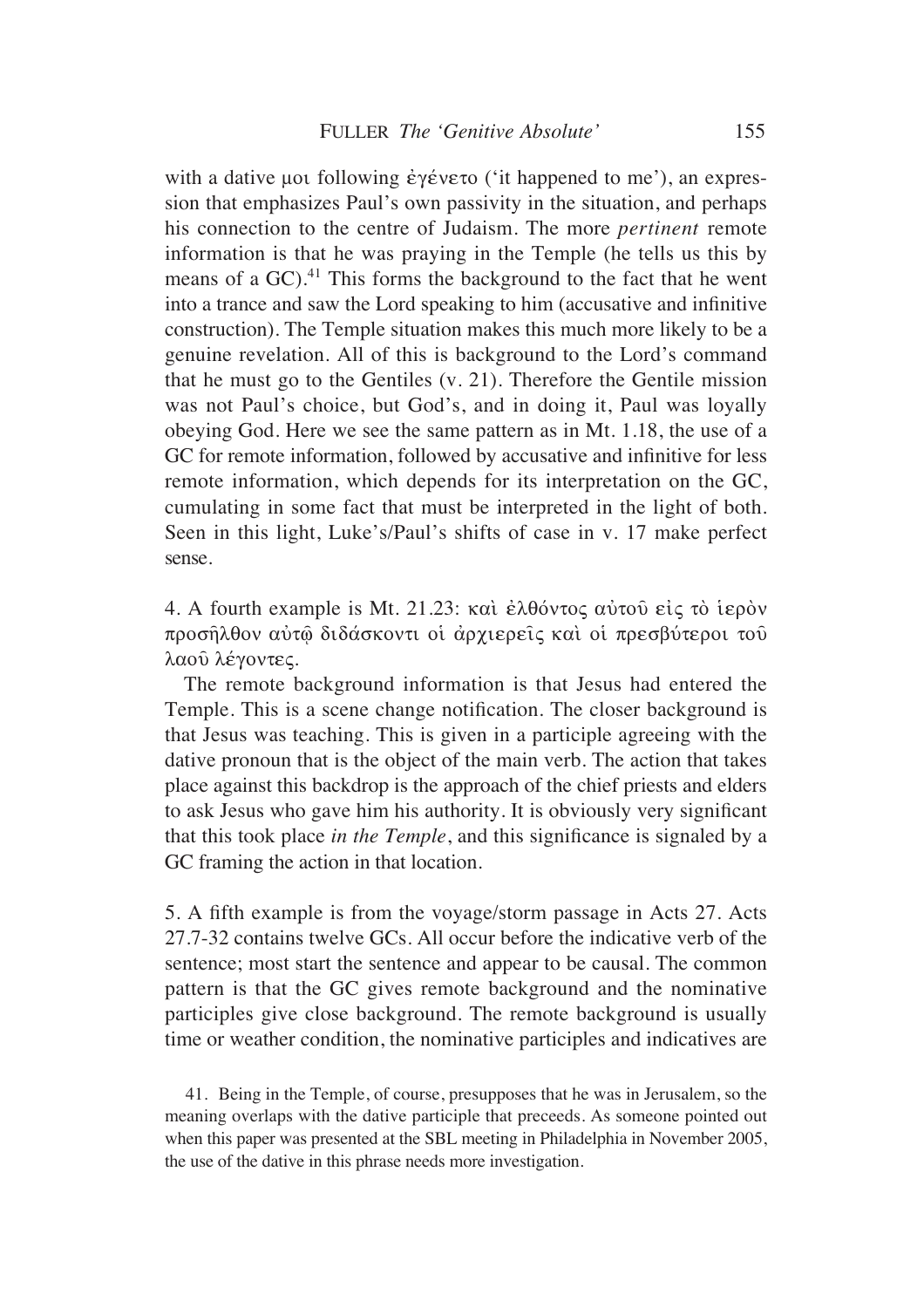the actions and reactions of the sailors and people in the boat. As an example, we will look at 27.13: υποπνεύσαντος δε νότου δόξαντες της προθέσεως κεκρατηκέναι, άραντες άσσον παρελέγοντο την Kpήτην.

The south wind blowing is the remote context background. The sailors having concluded that they had what they wanted and having putting up the sail is the nearer circumstance. The indicative verb tells that they were sailing along the coast of Crete.

6. A sixth example is Acts 28.6. About this verse, Healey and Healey say, 'this extraordinary instance remains unresolved'.<sup>42</sup> The sentence reads: έπι πολύ δέ αύτων προσδοκώντων και θεωρούντων μηδέν άτοπον είς αύτον γινόμενον μεταβαλόμενοι έλεγον αύτον είναι θεόν.

There are two items in the context frame. (1) The people are waiting expectantly for a long time and (2) they fail to observe what they expected. In this context, the people change their minds and declare that Paul is divine. Here, the same people are referred to both in the GC and in a nominative participle, but this does not matter because the GC is prior to the nominative participle, and both participles are ultimately prior to the main verb. This verse may be an apologetic for rumours that Paul at some time claimed divine honours.

7. A seventh example is that troublesome (to grammarians) quotation from the LXX in Heb. 8.9.<sup>43</sup> The sentence begins in v. 8:  $i\delta$ ov ήμέραι ερχονται, λέγει κύριος, και συντελέσω επι τον οίκον Ίσραηλ και επί τον οίκον Ίούδα διαθήκην καινήν, ού κατά την διαθήκην, ήν εποίησα τοις πατράσιν αύτων εν ήμέρα επιλαβομένου μου της χειρός αύτων έξαγαγείν αύτους έκ γης Αίγύπτου, ότι αύτοι ούκ ενέμειναν εν τη διαθήκη μου, καγώ ημέλησα αυτών, λέγει κύριος·

Again, the GC information that God had taken Israel by the hand to bring them out of Egypt is needed to properly understand how bad Israel's behaviour was in not remaining in the covenant, and to justify God's abandonment. It also makes the reader re-evaluate or remember how gracious the declaration of a new covenant is.

42. Healey and Healey, 'Genitive Circumstantial Participles', p. 213. It is only 'unresolved' because they think the GC has to be a switch reference device.

43. Quoted from Jer. 31.32, which is LXX 38.32.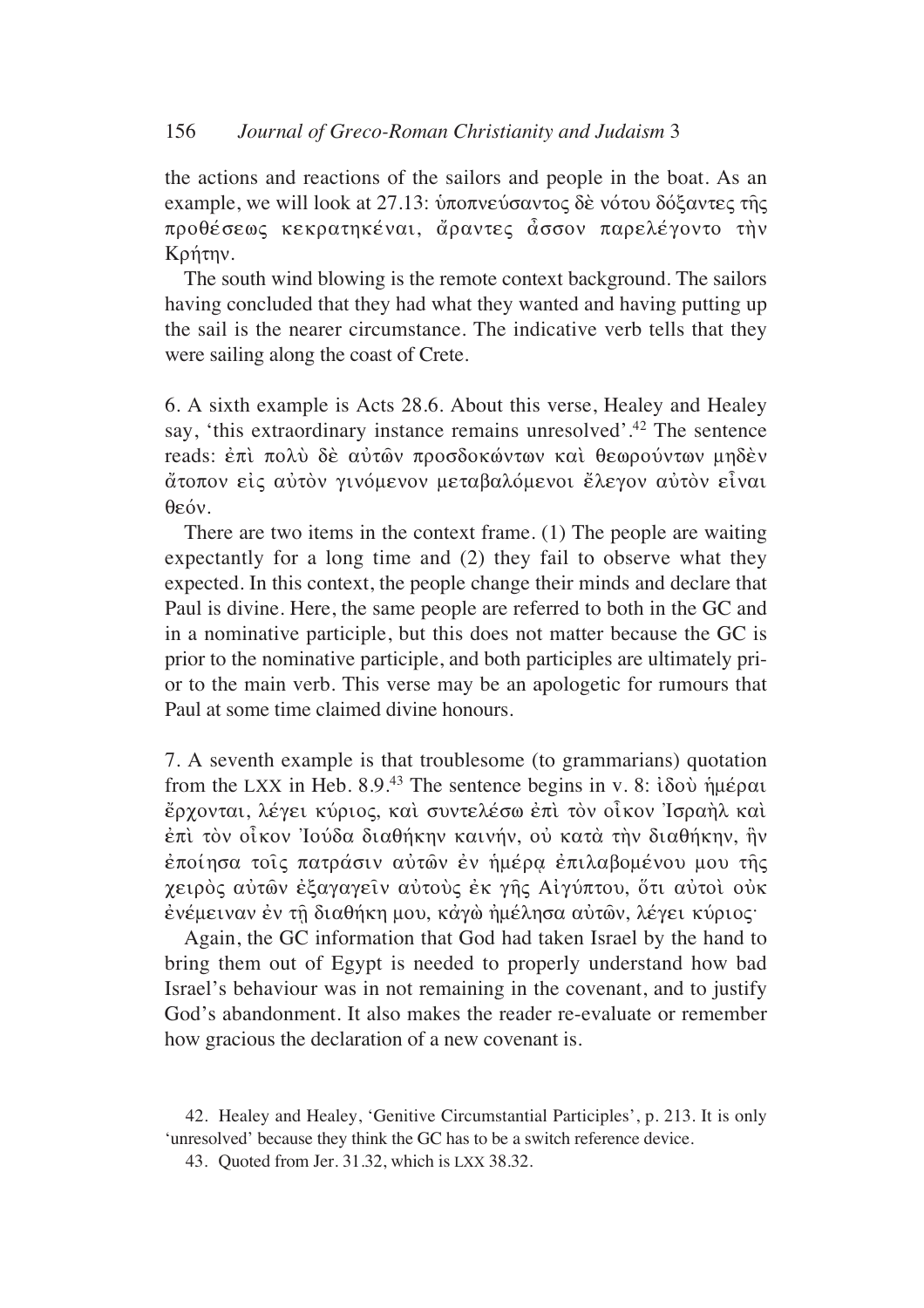8. We can also see this principle at work in the papyri (Figure 2). Here is a papyrus from Egypt, dated 195 to 192 BCE. <sup>44</sup> Dionysius, son of Zoilus, a tax official, is writing up a complaint for the chief guard about how he was attacked at the bath-house by the soldier, Philon, and some others. There are 26 short lines on the page, but lines 12 and 26 are missing. These lines have been plausibly reconstructed by the editor, S.R. Llewelyn.

In a document of about 120 words, there are six GCs. The writer is careful to lay the background information of this incident because it has bearing on the way the complaint will be treated. Llewelyn notes that in ancient Athens, offences committed in a public place were viewed as more serious, and there is evidence that in Egypt at this time, a crime committed after dark was considered worse than if it happened during the day.45

In a series of GCs, Dionysius lays out the background:

- 1. The lamps were burning (therefore, this happened after dark).
- 2. I was bathing in the bath-house (it was a public place).
- 3. I was using a calabash bowl (a flimsy thing, therefore I was unarmed).
- 4. I did not respond [or, I responded only with words] (therefore I was not violent).
- 5. Later, some guards happened along (maybe the background of how he got into police custody though innocent).

The offences themselves are listed in indicative verbs with some agreeing participles (not GCs):

- 1. I was dragged off, after he ordered me(?) and after he set upon me.
- 2. They struck me all over my body.
- 3. Having dragged me, they led me away.
- 4. They handed me over to the guards.

Dionysius concludes his petition with his present bedridden state, and a request that Philon and his friends be arrested and the matter investigated. The final GC is the fairly formulaic 'this having been done',

44. S.R. Llewelyn (ed.), *New Documents Illustrating Early Christianity: A Review of the Greek Inscriptions and Papyri Published in 1986–1987* (Grand Rapids: Eerdmans, 2002), IX, pp. 42-43. The document is 26 x 15 cm., from the Arsinoite nome. It came from mummy cartonnage, and was first edited by H. Zilliacus, *Papyri Helsingienses I, ptolemäische Urkunden* (Helsinki: Societas Scientiarum Fennica, 1986), pp. 23-25 (= P.Hels I 2).

45. Llewelyn, *New Documents*, p. 43.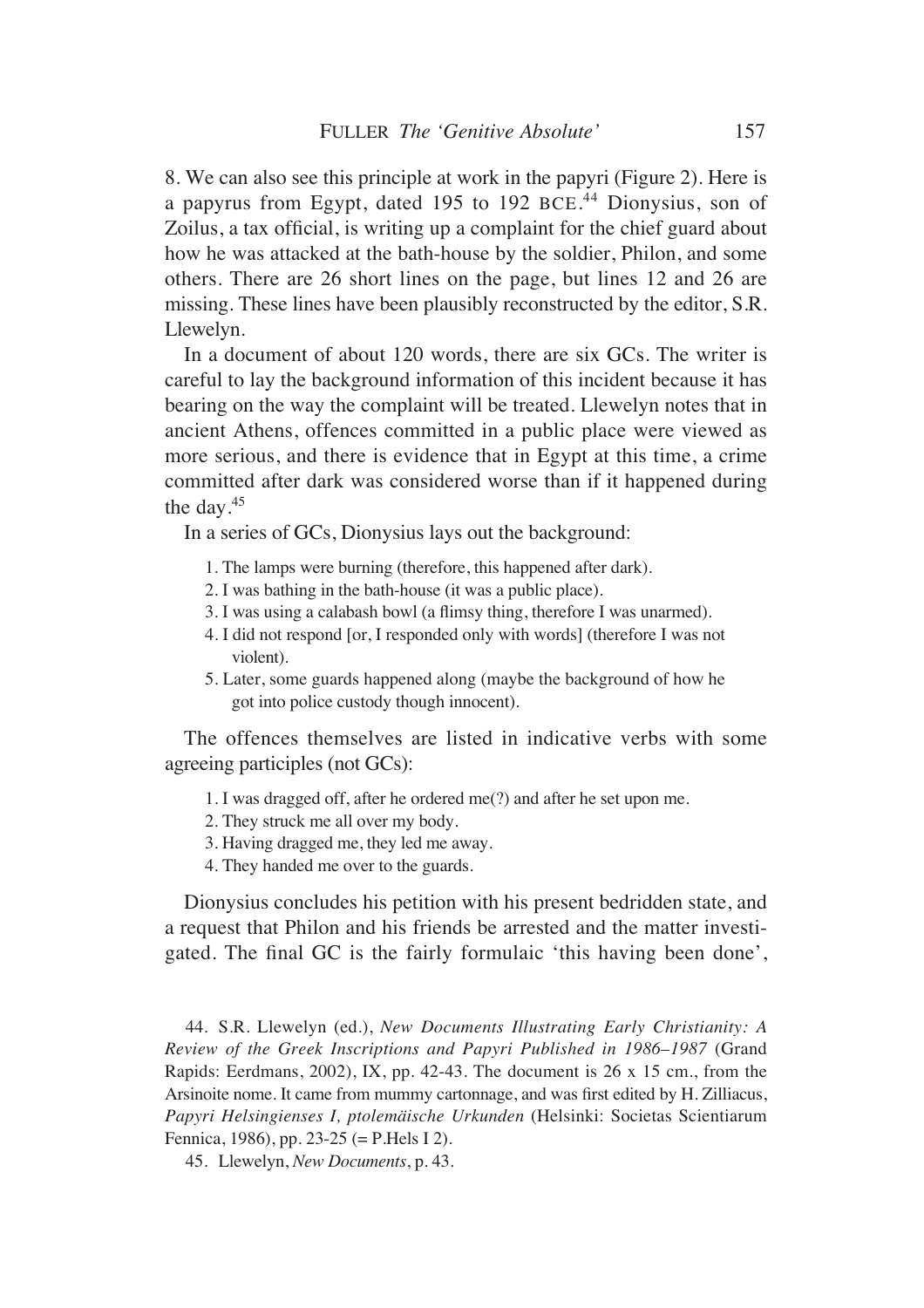indicating (probably) the condition under which Dionysius expects to get redress.

The second, third, fourth and fifth GCs contain genitive noun or pronoun elements that occur in the main clauses in other cases, but this is to be expected since these elements must be mentioned as part of the background being laid out. These are clear examples of GCs being used to highlight important background information, which sets a frame for the action of the offense.

| Φίλωνι άρχιφυλακίτηι παρά         | To Philon the chief-guard from        |
|-----------------------------------|---------------------------------------|
| Διονυσίου του Ζωίλου του          | Dionysius son of Zoilus who acts as   |
| άντιγραφομένου παρ' οίκονόμου     | antigrapheus to the oikonomos for     |
| την απόμοιραν των περί Θεογονίδα  | the revenue of the regions around     |
| τόπων. τηι τη τού ένεστώτος       | Theogonis. On the 18th of the         |
| μηνὸς Φ[αμε]γώθ ἤδη λύχνων        | present month of Phamenoth when       |
| καομένων                          | already the lamps were burning        |
| λουομένου μου έν τωι καλουμένωι   | and I was washing in the new bath-    |
| Ἀριστοδήμου καινῶι βαλανείωι      | house called Aristodemus' and was     |
| και χρωμένου σικύαι άρυταίνηι     | using a calabash bowl, I was          |
| περιεσπάσθην ύπό Φίλωνός τινος    | dragged off by Philon, one of the     |
| τών στρατιωτών ώς παραχύτην       | soldiers, as a bath-attendant         |
| με [θεραπεύειν κελεύοντος. έμοῦ   | [(though) having said (nothing)]      |
| δ' ούδεν εί or άπει]              |                                       |
| πόντος προσπηδήσας μοι            | he set upon me                        |
| μετ' ἄλλων, ὧν τὰ ὀνόματα         | with others, whose names I know       |
| άγνοώ, έτυπτόν με πυγμαίς τε      | not, and struck me with punches and   |
| και λακτίσμασιν είς ο τύχοι μέρος | kicks to whatever part of my body     |
| τού σώματος και έκσπάσαντές       | was available. They dragged me        |
| με έκ τοῦ βαλανείου ἦγον ὡς ἐπὶ   | from the bath-house and led me to     |
| την κατά το Σαμοθράικιον πύλην.   | the gate in the vicinity of the       |
| έπιφανέντων δέ τινών φυλακιτών    | Samothracian temple. When certain     |
| παρέδωκάν με αὐ[τοις]. ἐπεὶ       | guards appeared, they handed me       |
| $\lceil o \rceil \hat{v}$         | over to them. Since therefore         |
| κλεινοπετής είμι, άξιω συντάξαι   | I am bed ridden, I ask (you) to order |
| άσφαλίσασθαι τον Φίλωνα και τους  | the arrest of Philon and his fellows  |
| μεθ' αύτου μέχρι του έπιγνωσθηναι | until my complaint is investigated.   |
| τὰ κατ' έμέ. τούτου δέ γενομένου  | When this happens,                    |
| [τεύξομαι της παρά σου βοηθείας]. | [I will get help from you.]           |

Figure 2 Papyrus Example

A comparable instance is given by Mayser, in which there are five GCs referring to the *subject* of the sentence, preceding the main verb as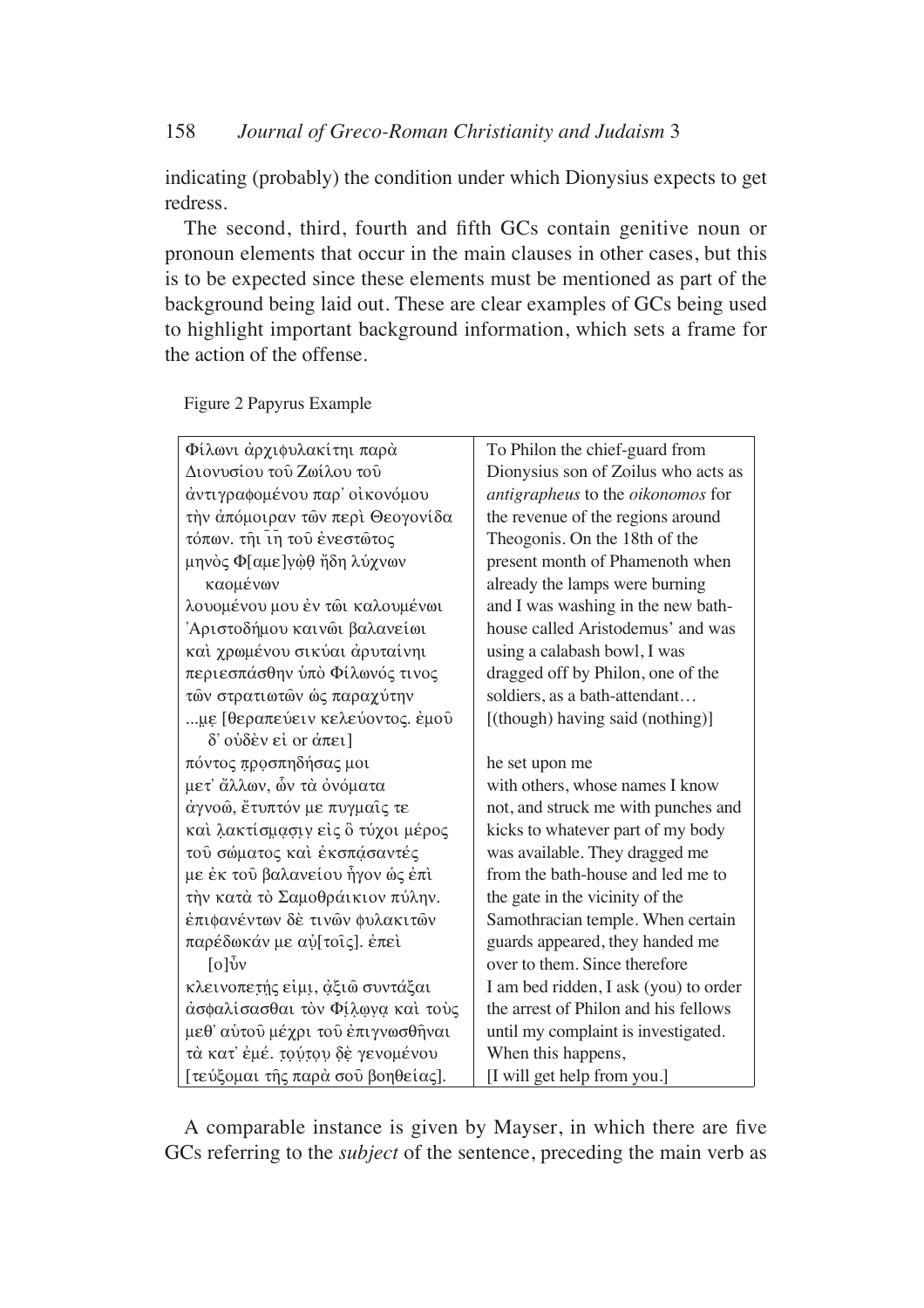background to a case being petitioned, and also as a narrative of the events in it. A further GC refers to the person being complained about.<sup>46</sup> Kephalos son of Dionysius appeals to king Ptolemy and Queen Cleopatra for justice against a cavalry commander called Lysicrates:

For in the 28th year, *as I purchased* [ώνησαμένου μου] from the aforementioned person 300 measures of wine, and the price of these altogether was 24 brass talents, *I having misplaced* [προεμένου μου] the debt-paper, which indicated to make the down payment to him at the bank at the places of Sotion within the specified time, therefore even in the month of Pachon of the same year, *after I had written down*  $\delta u \alpha y \rho \alpha$ - $\psi$ avtó $\varsigma$   $\psi$  at the aforesaid bank of Sotion [to pay] from the formerly set apart difference of 13 talents [i.e. the down payment], and with whom I subsequently had dealings, from whom also *I*, having received  $(\lambda \alpha \beta \acute{o} v \tau o \varsigma)$ μου) the receipt of the bank, but after these things *I having paid*  $\left[ \dot{\alpha} \pi \circ \delta \dot{\alpha} \right]$  $\tau$ o $\varsigma$  μου] to Lysicrates the rest of the price of the wine, 11 brass talents, and *having effected* ( $\pi \rho \sigma \epsilon \delta \rho \epsilon \dot{\rho} \sigma \sigma \dot{\epsilon}$ ) the cancelling of the debt-paper, and *he having mildly agreed*, I had  $[\text{eï}\gamma o v - \text{this is the concluding finite}]$ verb] no thought to have problems with him. But…

(Unfortunately for Kephalos, Lysicrates later made trouble, claiming that the full payment had not been made.) Here an entire narrative is told in GCs in one huge sentence. According to Mayser, in some instances in the papyri, there is not even any concluding finite verb in this type of construction.

Both of these papyri follow a typical petition outline of: Introduction (address to the official and identification of the petitioner), Background (the context in which the offense or problem occurred), Complaint (the offense or problem suffered by the petitioner), and Appeal (the petitioner tells the official what he/she wants him/her to do). In both these papyri, the background section is laid out in a series of GCs. I suspect that this is quite standard for petitions, and would account for the high incidence of GCs generally, and of GCs that describe the subject of the sentence, in the non-literary papyri. In this usage, it is clear that the GC is being used to create a frame within which to interpret the details of the offense or problem.

46. Mayser, *Grammatik*, p. 69. The full text is in Ludwig Mitteis, *Grundzüge und Grestomathie der Papyruskunde*. II. *Juristischer Teil: Zweite Hälfte: Chrestomathie* (Hildesheim: Georg Olms, 1963), p. 11, from which I have translated the text below. The text actually has an additional genitive participle not noted by Mayser.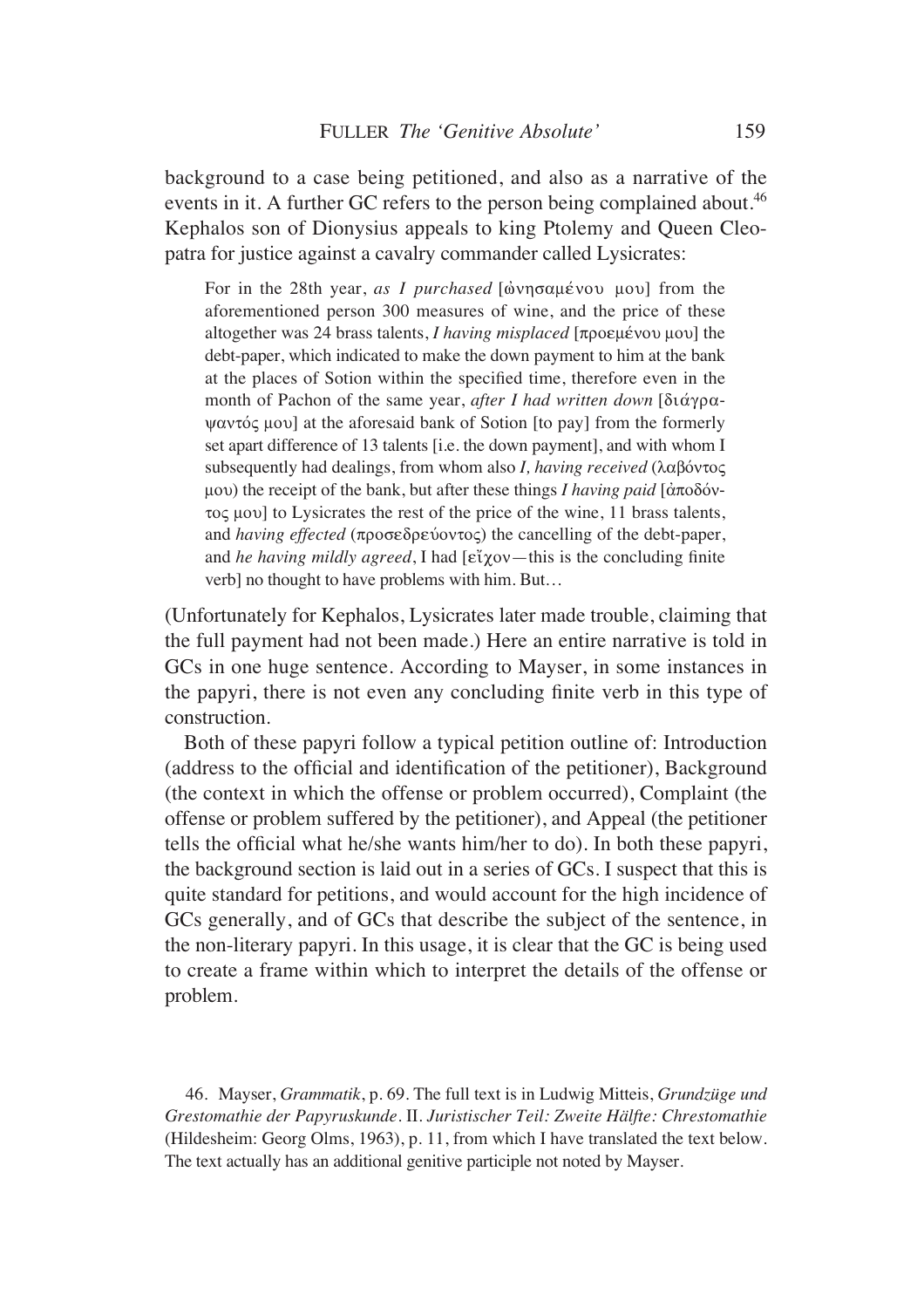9. Further considerations. It does seem to be true that when various background constructions are used together, they are layered in order of backgrounding, that is, the most remote background comes first, followed by the next most remote, and so on. This can be seen in Mt. 1.18 and Acts 22.17. The GC usually comes first (e.g. Mt. 9.10), but there are instances where it does not. In Lk. 3.21, the most prior background—that all the people were being baptized—comes first in an  $\dot{\epsilon}v$  + infinitive + accusative construction, followed by a double GC linked to it by  $\kappa \alpha'$  (that Jesus was baptized and praying). Although the infinitive construction is prior, the weightier item is the double GC by its sheer bulk, and arguably, by its contents. Mark 6.21-22 has a GC referring to the time (a suitable day), followed by a  $\sigma \in \mathcal{E}$  clause, then a double GC before the main clause. In 2 Cor. 2.12-13 we have a nominative circumstantial participle ('when I came to Troas'), followed by the GC ('and a door was open for me in the Lord'), then the main clause. The nominative participle is aorist, while the GC and main clause are perfect tense, often seen as a frontgrounding tense.47 It does seem that the GCs are the more significant background, even in the few cases where they are not strictly most prior.

## *Other Uses of the Genitive Construction*

There are certainly places in the New Testament, however, particularly in non-narrative,<sup>48</sup> where GCs seem to have other functions.

#### *Confirming Circumstance*

An example is Mk 16.20, which, although probably not written by Mark and having a more formal style of Greek, is certainly part of Hellenistic Greek. It reads: έκεινοι δε έξελθόντες εκήρυξαν πανταχού, του κυρίου συνεργούντος και τον λόγον βεβαιούντος διά τῶν ἐπακολουθούντων σημείων.

The 'Lord working with them and confirming the word with signs' does not seem to be background information that makes us understand the importance of their going out and preaching. We do not usually understand that God was in the process of working signs when the

#### 47. E.g. Porter, *Idioms*, p. 23.

48. Healey and Healey, 'Greek Circumstantial Participles', have divided their study into uses in narrative and non-narrative and demonstrate considerable difference in the use of the constructions they treat in these two environments.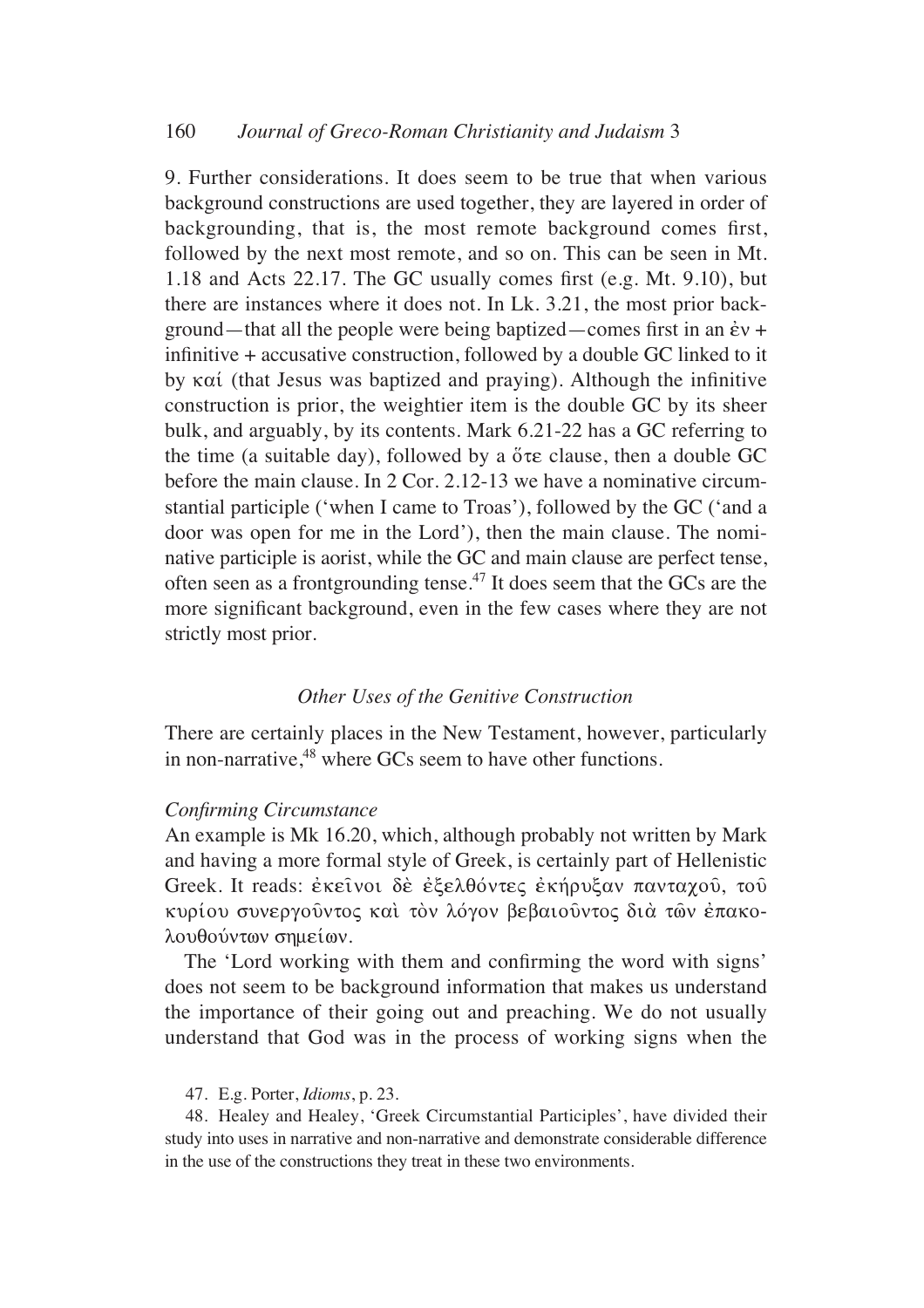apostles came along and preached in that context. Instead, the working and signs followed the preaching of the apostles. In this case, the GC gives further rather than background information. GCs used to *confirm circumstances* are also found in Rom. 2.15; 9.1; Heb. 2.4; 7.12; 9.8a; 11.4; and 2 Pet. 1.17. Most of these GCs come after the main clause.

### *Dialect Sensitive?*

Paul often seems to use a genitive construction to do the same thing as a clause beginning with  $\sigma \in \mathcal{E}$ . Both constructions, of course, give circumstantial background for the sentence. Paul never uses  $\tilde{o} \tau \varepsilon$  in 2 Corinthians, but has eight GCs there. 1 Corinthians has only one  $\tilde{o}$  and four GCs. Romans has four  $\sigma \in \sigma$  clauses and nine GCs. But Galatians has only one GC and six uses of  $\text{Ote}$ . (In the historical section, Gal. 1.11–2.10, he uses  $\ddot{\circ}$  te and  $\ddot{\varepsilon}$  and so on to push the narrative action forward, rather than participles.) There are no GCs in Philippians, Colossians, Philemon and the Pastoral Epistles, but  $\sigma \tau \varepsilon$  is used once each in all these books, except Philemon and 1 Timothy. 1 and 2 Thessalonians have one  $\sigma$ te clause each, but only one GC in 1 Thessalonians. Although the GCs do give background information in Paul's work, their temporal character is strong (accompanied by, e.g., in Rom. 5.6, 8  $\text{\&\check{e}}\text{\&\check{t}}\text{ }7.9 \text{ } \pi \text{o\check{t}}\text{; } 9.11 \text{ } \mu \text{\'{u}}\text{ } \pi \text{o}$ ; 2 Cor. 12.21  $\pi\acute{\alpha} \lambda \nu$ . It may be that Paul uses different Greek strategies (due to different registers) for different audiences, based on his knowledge of regional dialectal differences (Asia Minor and Macedonia versus Achaia and Rome). It may also explain why his GCs in Romans follow a more literary pattern of not referring to anything in the main clause, except for Rom. 5.8 with a reference to a genitive in the main clause (see Figure 3).

A number of other New Testament books do not use the GC either. In addition to those mentioned above under Paul's use are James, 1 and 2 John, Jude and probably the book of Revelation.49

Hebrews is another New Testament book where GCs are common. The register of Greek used here is much more literary than that of other Epistles, and the style definitely not paratactic. It is interesting that a document with such Jewish content is written in such unsemitic style. Apart from the GC quoted from the LXX, discussed above, no GC refers

49. Unless we count Rev. 17.8 as a GC without noun/pronoun. The participle refers to the subject of the main clause, but it is also referred to by a gen. pl. relative pronoun in the intervening clause. The participle provides remote background information.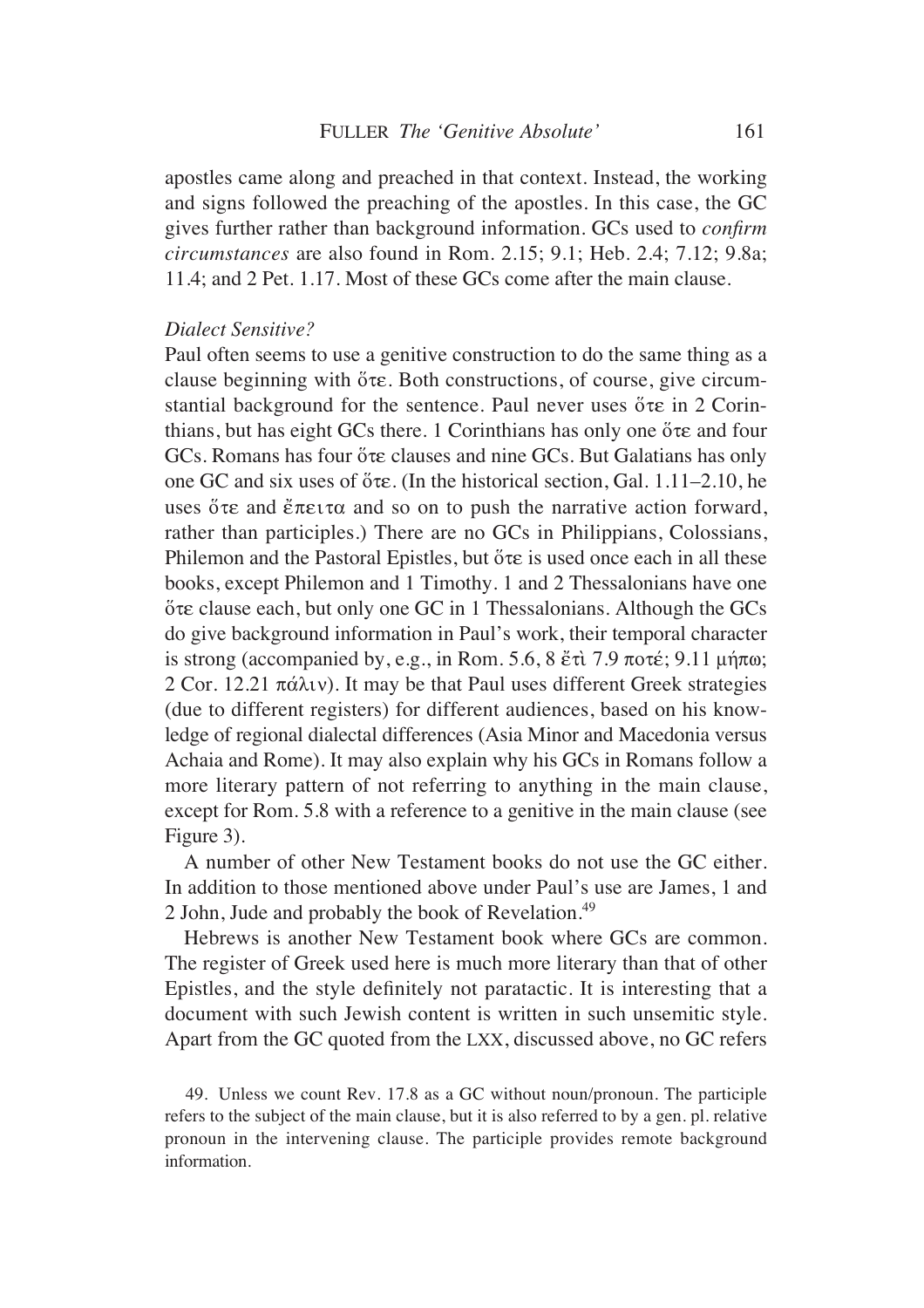to elements in the main clause, and readers have to be alert to figure out the logical relations between the elements in each sentence. Some GCs highlight prior background  $(8.9; 9.6, 19)$  but others are causal, concessive, result or conditional. GCs are used here with subtle adverbial effect that requires some reader sophistication. Interestingly, in Heb. 11.4, it is the *participle*'s verb rather than the noun that is also found in the main clause. God as unnamed agent in the main clause, is subject of the same verb as participle in the confirming GC. In Heb. 19.11, Moses is agent in the GC and subject of the main clause. These usages demonstrate the fact that the grammar of the main clause really does not determine that of the GC.

#### Figure 3

Comparison of Use of GC and  $\tilde{o}$  te in Paul's Eastern and Western Corpus

|                                     | West   | East          |
|-------------------------------------|--------|---------------|
| <i>Words in Thousands</i>           | 18,417 | 13,990        |
| Number of GCs                       | 21     | $\mathcal{A}$ |
| Number of Uses of $\sigma \epsilon$ |        |               |

## *Genitive Construction Used to Cite an Example*

In 1 and 2 Peter, GCs are also relatively common. Besides the uses already discussed, 1 Pet. 4.1 has a GC used to highlight an *example* or model for believers to follow ('since Christ suffered in his body, arm yourselves also with the same attitude').

## *Back Reference*

Another important function of GCs is to provide cohesion on the discourse level by providing back reference (head-tail link). This is a device whereby a new sentence or paragraph mentions items at the end of the previous sentence or paragraph to tie the two together. Many devices can do this, such as conjunctions that show a specific kind of relationship between two clauses, or words or clauses that refer back to previous material or persons already presented. According to Healey and Healey, in narrative, most subordinate clauses, or their equivalent, function either to establish the setting or to create back reference, and some do both. GC constructions that have no reference to anything in the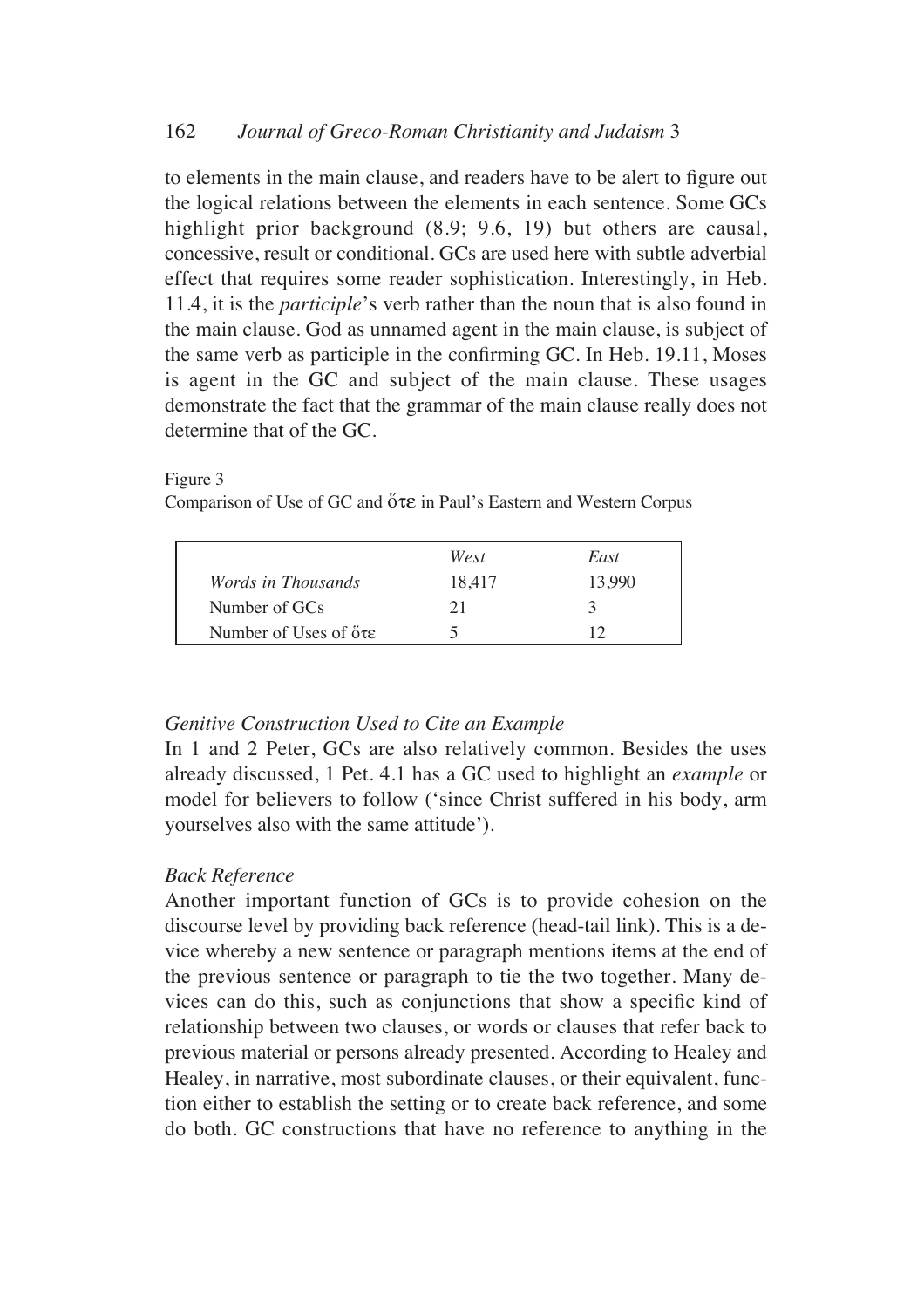main clause usually create a setting of time or scene.<sup>50</sup> A change of scene or situation can also be combined with back reference, as seen in the following example from the birth narrative in Matthew's Gospel.

Matthew 1–2 contains five GCs, and all have back reference function. Some also contribute setting. They are used at the beginning of sections to tie the narrative together. The first section is Mt. 1.1-17, the genealogy. Verse 16 refers to Mary as mother of Jesus and to Joseph as her husband. The second section, 1.18-19, begins with a GC telling us that Mary and Joseph were engaged to be married. The back reference is to Mary and Joseph from v. 16, and the new information is the engagement. Verse 18 ends with the pregnancy. The third section, vv. 19-25, starts with a GC in which Joseph is thinking about  $\tau \alpha \hat{v} \tau \alpha$ , that is, the pregnancy and its embarrassing circumstances. These thoughts are background to an  $i\delta \circ \check{\alpha} \gamma \circ \delta \circ \check{\alpha}$  ('behold, an angel!') bringing a message about the child, and the section ends with the birth and naming of Jesus. The fourth section, 2.1-12, begins with a GC reiterating the birth of Jesus, and adding the new information that it was in Bethlehem in the days of Herod, as the background to  $i\delta \phi \psi$   $\phi \gamma$  ('behold, wise men!). The section continues with the journey and worship of the wise men, and their departure. The fifth section begins with a GC reiterating the departure of the wise men, as prelude to another ίδου άγγελος with a message that makes the holy family flee to Egypt. The section ends with Herod's slaughter of the babies. The sixth section, 2.19-23, begins with a GC mentioning Herod again, giving the new information that he has died, which is background for yet another  $i\delta \phi$   $\alpha$   $\gamma$   $\epsilon \lambda$  who brings the message that they should return to Nazareth. Thus the GCs in this birth narrative function clearly to tie the narrative together and to provide background for the entrances of the wise men and the angel.<sup>51</sup> Interestingly, this back reference use of the GC is not continued in Matthew, nor is it used in the other Gospels. As Matthew moves into material shared by the other Synoptics in chs. 3 and 4 there are no GCs until we get to 5.1, and even in the Sermon on the Mount itself, there is only one GC (6.3). Mark has no GCs in the material covered by Matthew 3 and 4, but Luke does (Lk. 3.1, 21; 4.2, 40, 42). It would be interesting to continue tracing GC use in the Synoptic material but space does not permit it here. The final GC in the papyrus about the attack in the bath house is

<sup>50.</sup> Healey and Healey, 'Genitive Circumstantial Participles', pp. 226-28.

<sup>51.</sup> Other GCs before i $\delta \omega$  in Matthew occur in 9.10, 18, 32; 12.46; 17.5; 20.29-30; 26.47; 28.11.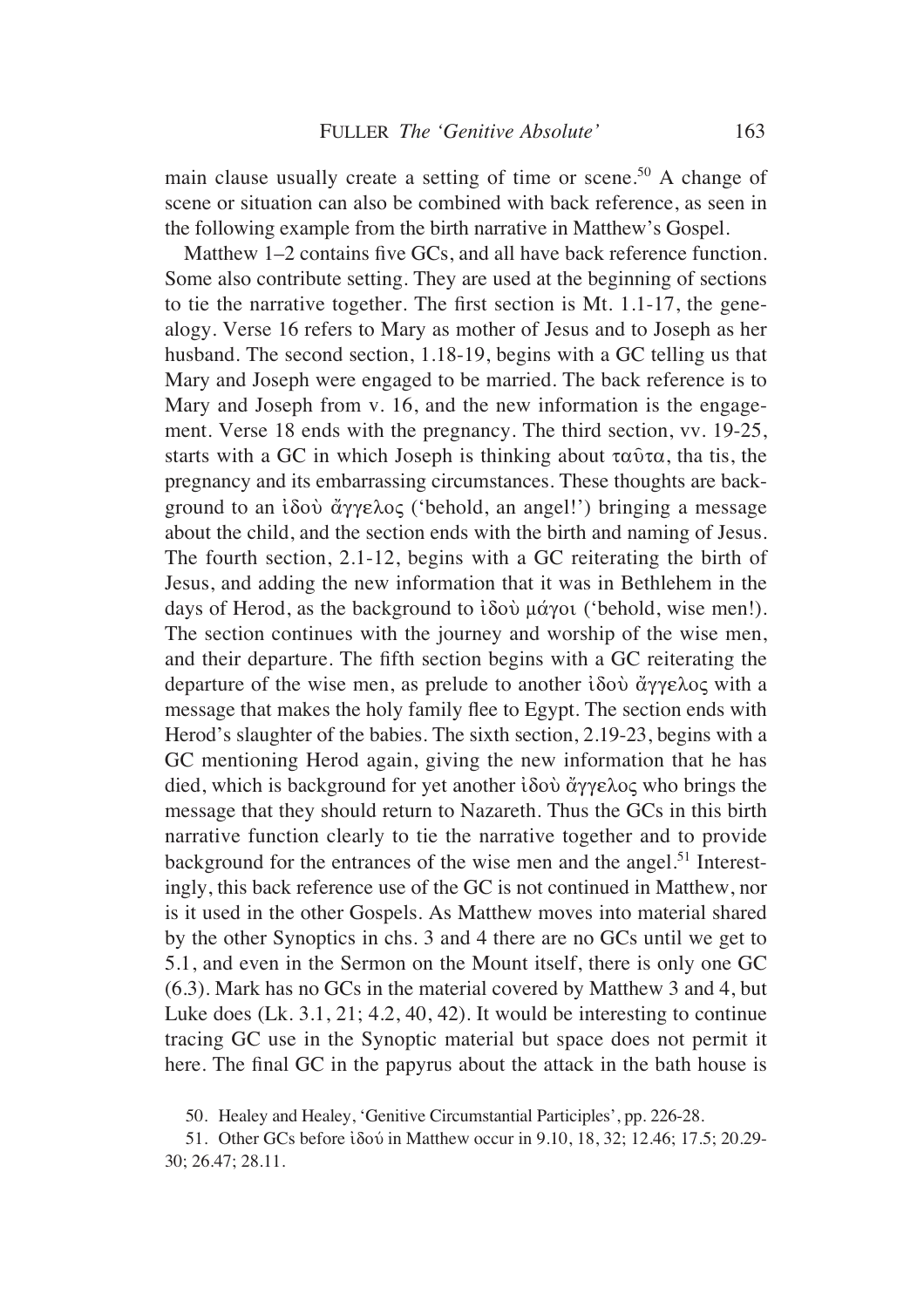also this kind of back reference  $GC$ , as the  $\tau$ ov $\tau$ ov refers back to the action Dionysius is asking for in the previous sentence.

## *Applications of a Clearer Understanding of Genitive Constructions*

There are two major areas of application of the ideas presented above. The first is in the area of New Testament Introduction, dealing with issues of sources, authorship and readers. The second is in the area of interpretation, having to do with discourse analysis, exegesis and translation.

## 1. *New Testament Introduction*

a. *Sources*. It is interesting to note that in the Synoptic Gospels, GCs almost always precede the main clause. Luke in his Gospel puts GCs first in all but one instance (Lk. 2.2, in a section unique to Luke), while in the Acts, only 83% of the GCs come at the beginning of the sentence. It looks as though when Luke is composing his own work, he is more flexible in where he puts the GC in the sentence, and this also may indicate that in the Gospels he is following sources that always put the GC first, as Matthew and Mark do. We have also seen that Matthew uses GCs in his birth narrative as a cohesive device to link paragraphs but the following two chapters do not do this. They are moved forward with nominative participles and  $\tau$  ote. These two different cohesion styles may reflect different sources.

b. *Authors.* Mark 16.20 is not typical of Mark in that a GC ends a sentence (the only other instance is 16.2, a time reference). And unlike the other GCs of the Gospel, it gives confirming and following circumstances, not prior background. This is not the only peculiarity of the style of Mk 16.9-20 as compared to the rest of the Gospel. As noted above, Mark never uses dative circumstantial participles, always using GCs instead. But in this section there are five GCs (vv. 10, 12, 14). This is one more bit of evidence that the same hand did not write the Gospel and the long ending.

GC usage is also fairly consistent in the Johannine corpus. The Gospel uses GCs only 17 times, all for prior background information, and the only other two in the corpus (2 Jn 3 and maybe Rev. 17.8) are also GCs indicating prior background. The corpus as a whole is poor in circumstantial participles of any kind including GCs (see Figure 4).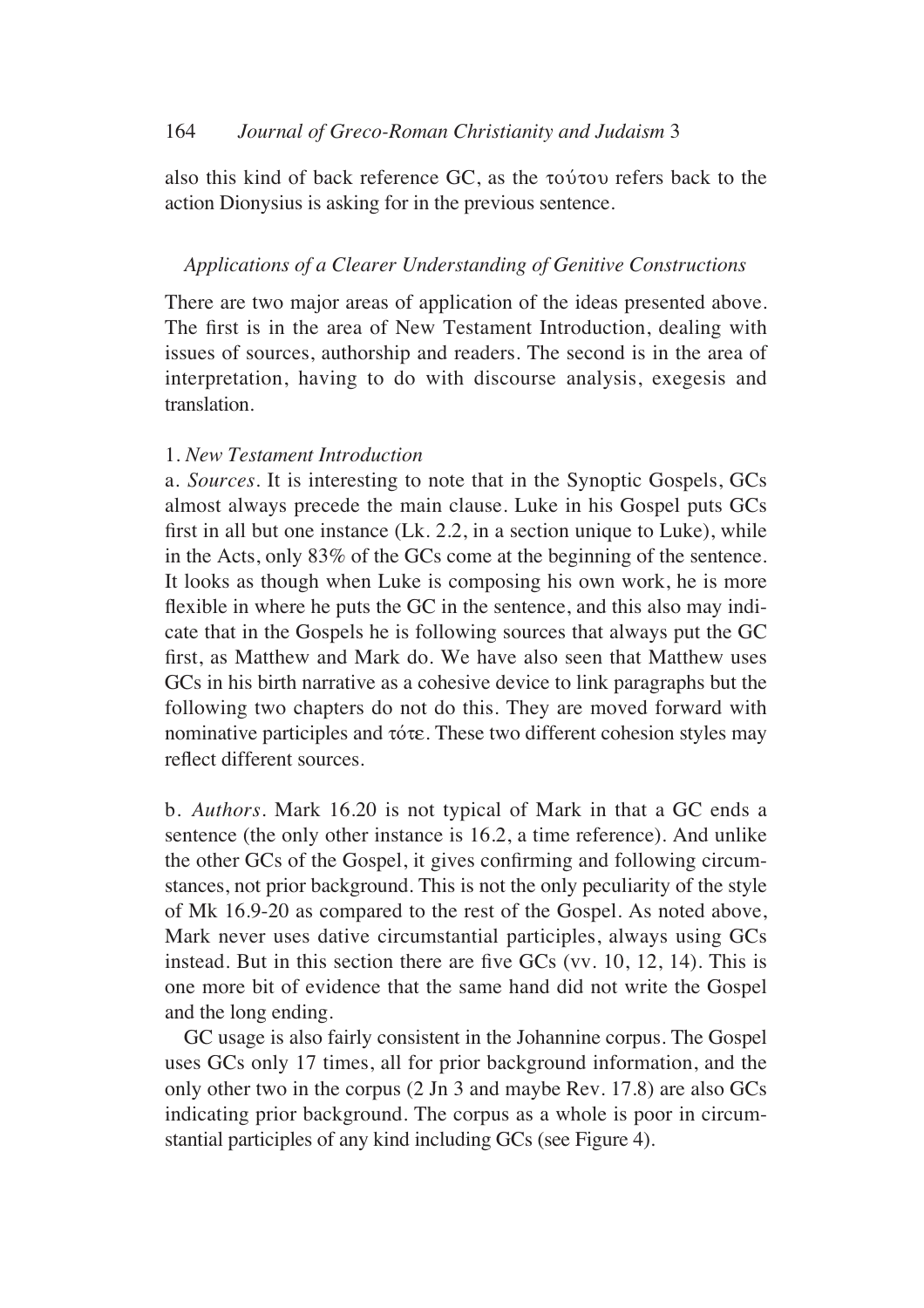| Corpus           | Percentage of                 | Percentage of GCs |
|------------------|-------------------------------|-------------------|
|                  | Total of New in New Testament |                   |
|                  | <b>Testament Words</b>        |                   |
| Matthew          | 13.29                         | 16.7              |
| Mark             | 8.19                          | 11.5              |
| Luke             | 14.12                         | 18                |
| John (Gospel)    | 11.33                         | 5.4               |
| Acts             | 5.4                           | 33                |
| Paul             | 23.48                         | 7.7               |
| <b>Hebrews</b>   | 3.59                          | 4.5               |
| James            | 1.26                          | $\Omega$          |
| 1 & 2 Peter      | 2.02                          | 2.9               |
| $1, 2 \& 3$ John | 1.89                          | 0.32              |
| Jude             | 0.33                          | 0                 |
| Revelation       | 7.14                          |                   |

| Figure 4                                            |  |
|-----------------------------------------------------|--|
| Percentage of GC Use Proportionate to Corpus Volume |  |

c. *Readers.* As we have seen in the Pauline corpus, GC usage may be linked to dialect or register. Paul's use seems to fall into two clearlydiscernible spheres: greater use in letters to Rome and Achaia, and lower in those going to Macedonia and Asia Minor. Mark's Gospel, however, which is usually deemed to have been written first for an audience in Rome, appears to pay no attention to such a consideration. This may be because of their different genres (treatise style versus narrative), because Mark being from Palestine does not adjust his style, or any other number of factors. The content of the book of Hebrews is aimed at a Jewish-Christian audience, but the style is very unlike LXX 'Semitic' Greek. Which Jewish-Christians would appreciate this register of Greek? They probably did not live in Palestine or Asia Minor. John's Gospel is increasingly being recognized as a very Jewish document, and the paucity of GCs there supports the thesis of a Palestinian Jewish setting for that Gospel. Paul's avoidance of GCs in his letters to Asia Minor and Macedonia match the lack of GCs in the book of Revelation that is written to the seven churches of Asia.

## 2. *Interpretation*

a. *Discourse Analysis.* As noted above, GCs are often used in New Testament narrative to signal changes in time and scene at the beginning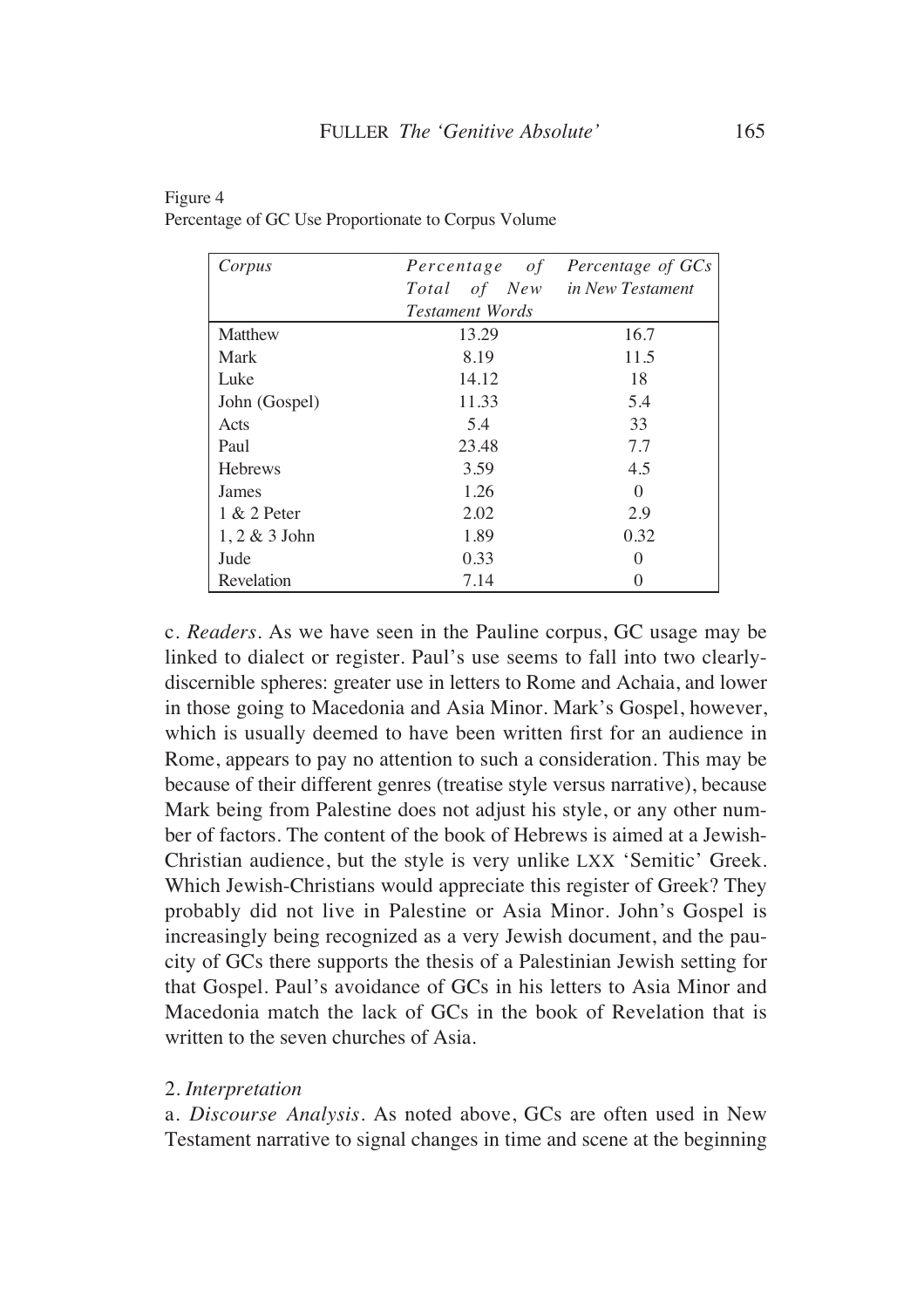of a new pericope. They also often signal remote—as opposed to closer—background, and more important (or framing) background versus less important background. This is not just at the sentence level. In the Acts 5 story of Ananias and Sapphira, I noted that the GC gave background information needed to understand the whole story. The same is true of Mk 6.22. There, the GC information that Salome danced (together with its result that it/she pleased Herod) is remote background for his oath, and both, then, are background for the order to execute John. Luke 3.1 gives four prior background GCs needed for the entire Gospel. In Matthew's birth narrative we saw how GCs were used to provide cohesion to the entire section. Thus, noting GCs and their function is important to understanding the overall structure of a discourse.

b. *Exegesis.* The recognition that GC gives remote important background essential for understanding the point of a story helps exegetes to pay attention to GC information and how it relates to the later action. Exegetes need to realize the special use of GCs in narrative, and be alert to various other uses of GCs (such as giving confirming information) and how to recognize them. For example, in Acts 22.17, it is useful to realize that the message is validated by the trance/vision, and the trance is validated by the setting (Temple). The order of the relationships is signalled grammatically, not just semantically.

Also, since the usual order in GCs is to place the participle first, when other items come first, they are likely being emphasized.

c. *Translation.* Since use of the GC is a strategy for providing additional information, and, in narrative, is used especially for emphasizing important but remote background information, translators need to find out what grammatical strategies do the same thing in the target language so as to translate GCs effectively. In some languages, there may be no way to grammatically convey the distinction between remote background and close background or between more important background and less important, as there is in Greek, so other devices must be used. In some languages, however, there *are* grammatical ways of showing the distinction and these should be used. For example, to translate Mt. 21.23 into English, it may be necessary to put the GC information in a separate sentence to distance it from the closer information: *Then he entered the*